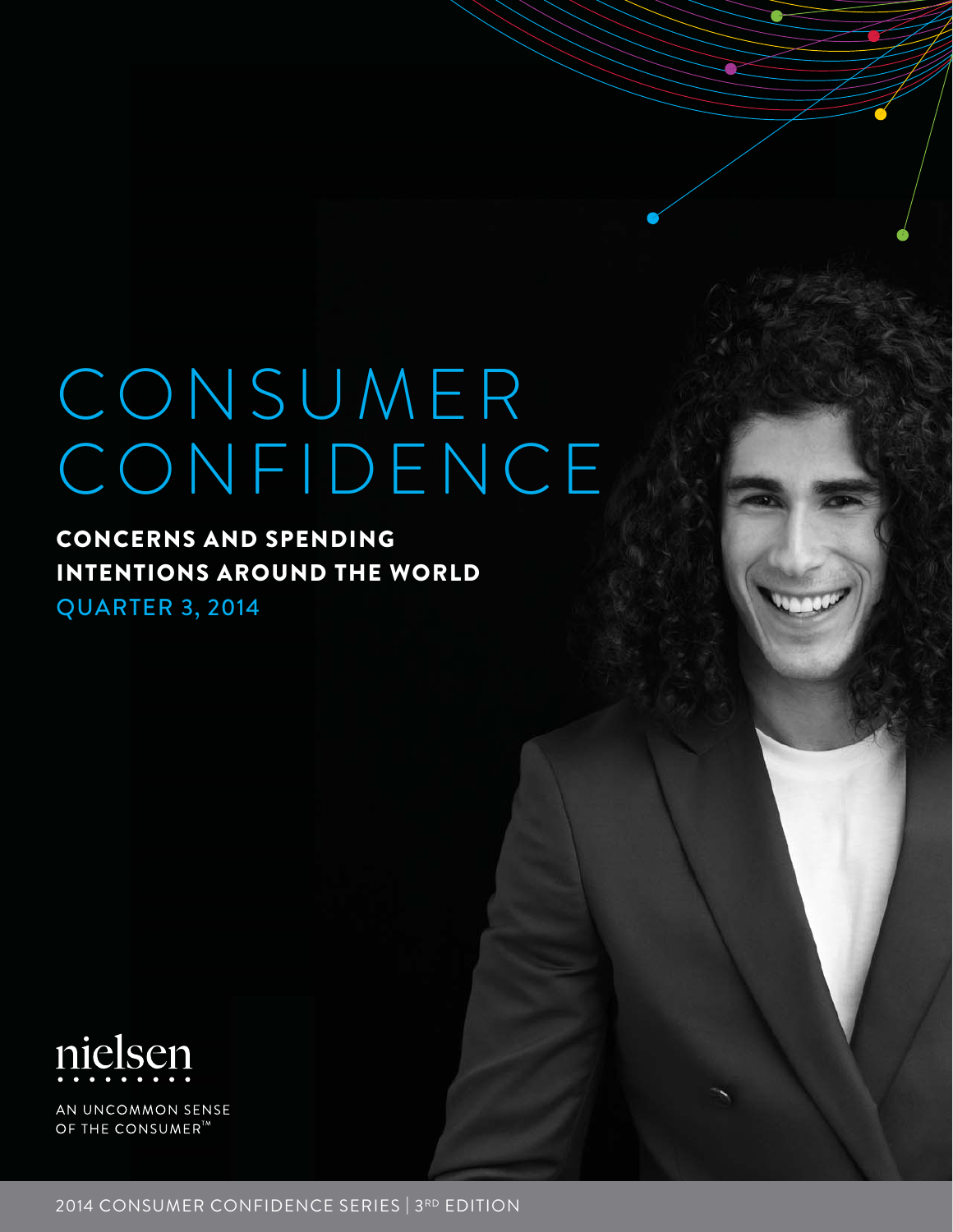## GLOBAL CONSUMER CONFIDENCE REFLECTS AN OUTLOOK OF CAUTIOUS OPTIMISM

- Global consumer confidence makes slow, steady progress, advancing one index point for the second consecutive quarter to 98—two points away from the optimism baseline of 100
- North America consumer confidence rises four index points to 107, matching Asia-Pacific's score
- Optimism about job prospects is improving more quickly than personal finances
- Most North Americans are positive about immediate spending intentions—the only region to reach a majority percentage of 51%
- Global discretionary spending intentions remain stable for most categories
- Concerns about the economy and job security decline around the world, but other worries increase

Global consumer confidence edged up one index point in the third quarter to a score of 98—an increase of one point from the previous quarter and two points from the start of the year. The index, which has been on a slow and steady rise for two and a half years (since Q1 2012), has now exceeded a pre-recession level of 94 for three consecutive quarters. The latest results reflect an outlook of cautious optimism, as every region's consumer confidence score improved from the previous quarter.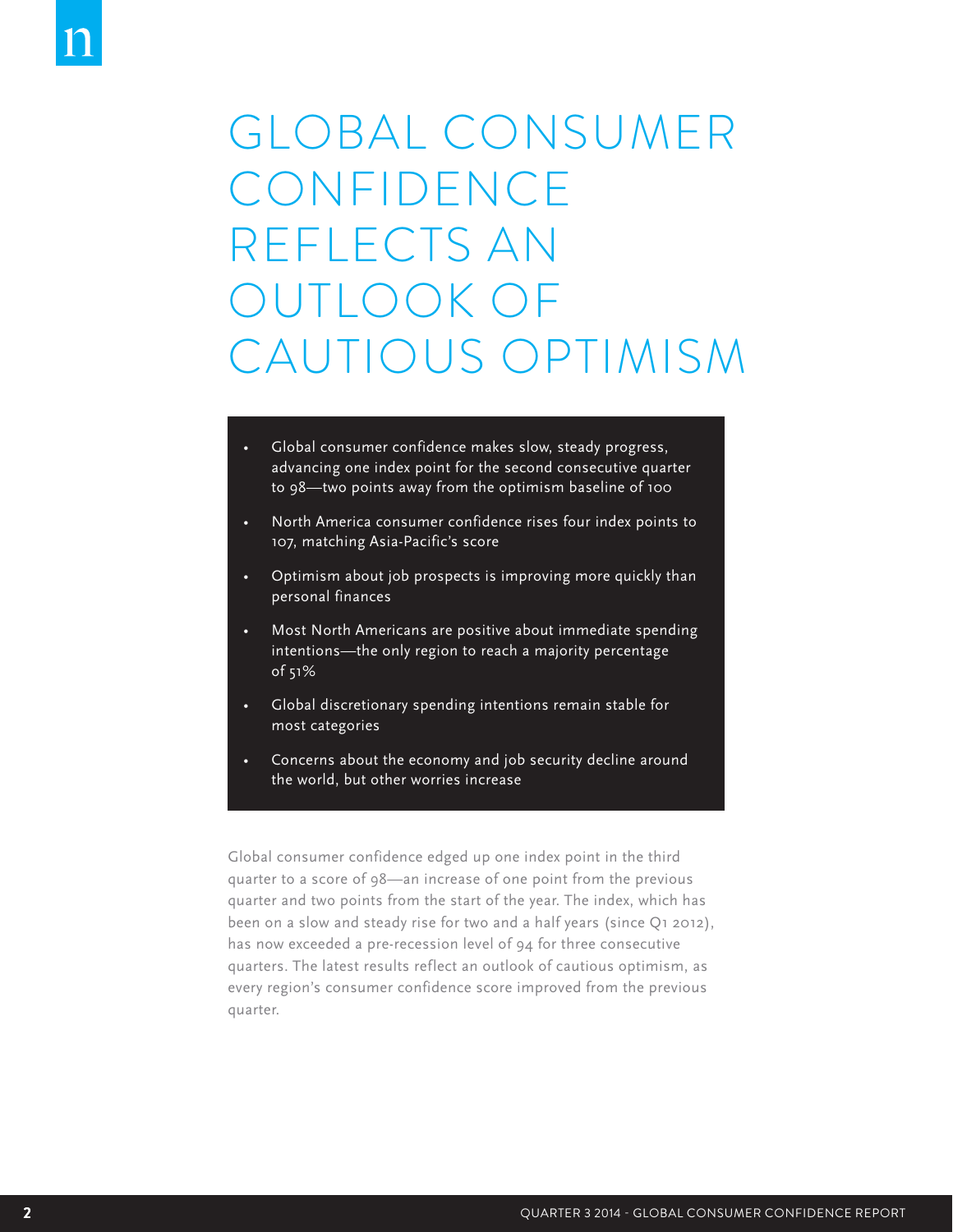Consumer confidence in the North America region improved most, rising four points to 107—a score that matches Asia-Pacific's score for the first time in Nielsen's Consumer Confidence history (since 2005); Asia-Pacific's score increased one point. Confidence also increased three points in the Middle East/Africa (96), one point in Latin America (91) and one point in Europe (78), from the previous quarter.

The Nielsen consumer confidence index measures perceptions of local job prospects, personal finances and immediate spending intentions. Consumer confidence levels above and below a baseline of 100 indicate degrees of optimism and pessimism, respectively. The Nielsen Global Survey of Consumer Confidence and Spending Intentions, established in 2005, measures consumer confidence, major concerns and spending intentions among more than 30,000 respondents with Internet access in 60 countries.

"Outside of North America, a range of region- and country-specific factors are translating into weaker and more uneven improvements in consumer confidence," said Dr. Louise Keely, senior vice president, Nielsen. "Europe is being directly affected by the geopolitical crisis in Ukraine, and is also at a critical policy juncture concerning steps to prevent deflation and improve growth. Among major emerging economies, while India is displaying renewed potential for accelerating growth from its new government, China is moving in a different direction as it re-orients its economy toward greater domestic consumption."

Among the world's biggest economies, consumer confidence increased four points in the U.S. (108), one point in Germany (97), three points in the U.K. (93) and four points in Japan (77), from the second quarter. Meanwhile, consumer confidence in China held steady at 111 for the fourth consecutive quarter.

In the latest online survey, conducted Aug. 13–Sept. 5, 2014, consumer confidence increased in 39 of 60 markets measured by Nielsen (65%), compared with 31 markets (52%) in the second quarter. India's score of 126, the highest index among 60 markets, nevertheless, represented a decline of two points from the second quarter. Italy reported the lowest score of 47, a quarterly decline of four points. Australia (97) showed the biggest improvement, as confidence returned to year-ago performance. Chile (85) logged the biggest decline, as confidence there fell seven points from the previous quarter.

#### **ABOUT THE GLOBAL SURVEY METHODOLOGY**

The findings in this survey are based on respondents with online access in 60 countries (unless otherwise noted). While an online survey methodology allows for tremendous scale and global reach, it provides a perspective only on the habits of existing Internet users, not total populations. In developing markets where online penetration is still growing, audiences may be younger and more affluent than the general population of that country. In addition, survey responses are based on claimed behavior rather than actual metered data.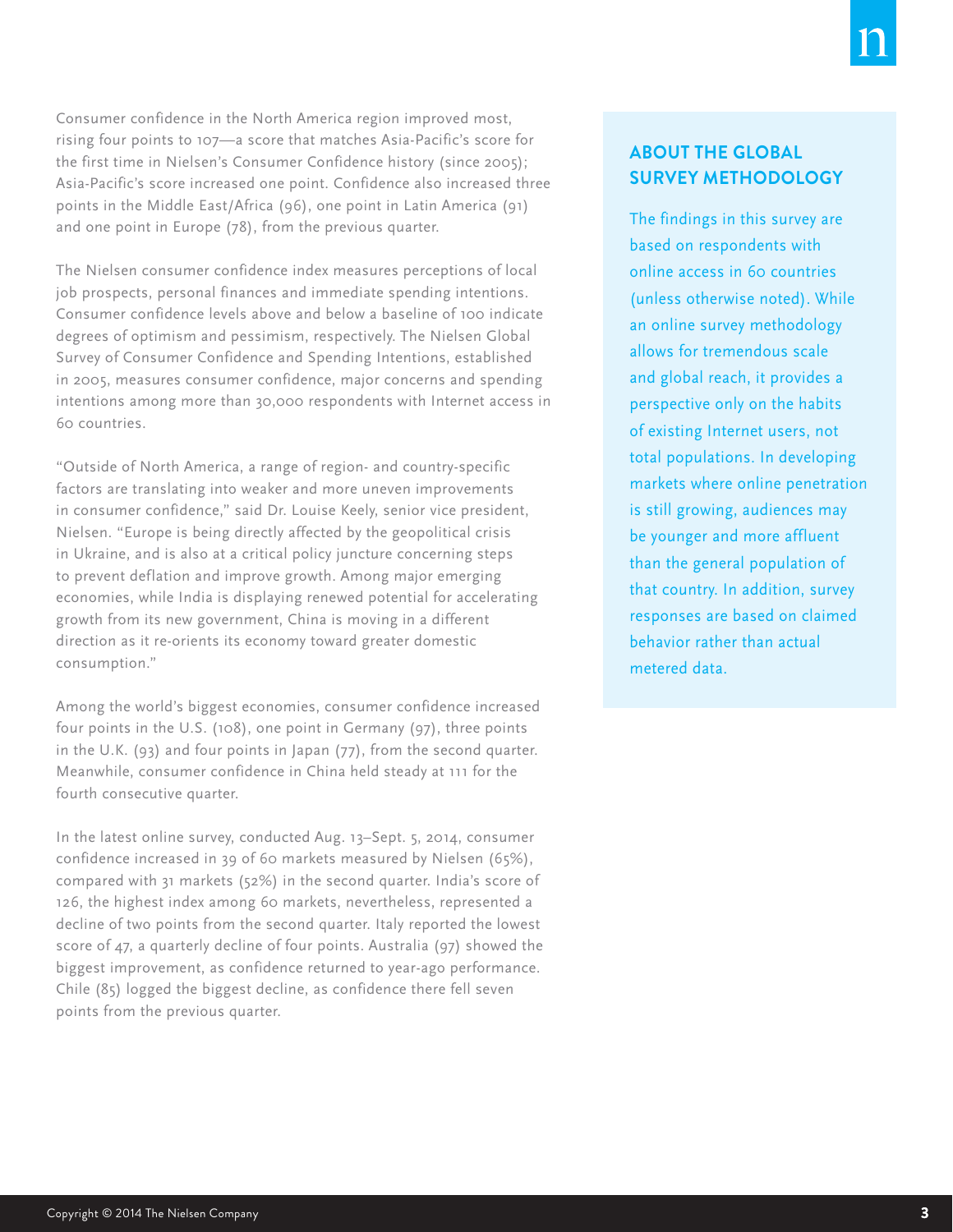### **GLOBAL CONSUMER CONFIDENCE**

#### 60 COUNTRIES – 3-MONTH TREND Q3-2014 NIELSEN CONSUMER CONFIDENCE INDEX



\*Survey is based on respondents with Internet access. China survey results reflect a mixed methodology. Index levels above and below 100 indicate degrees of optimism/pessimism.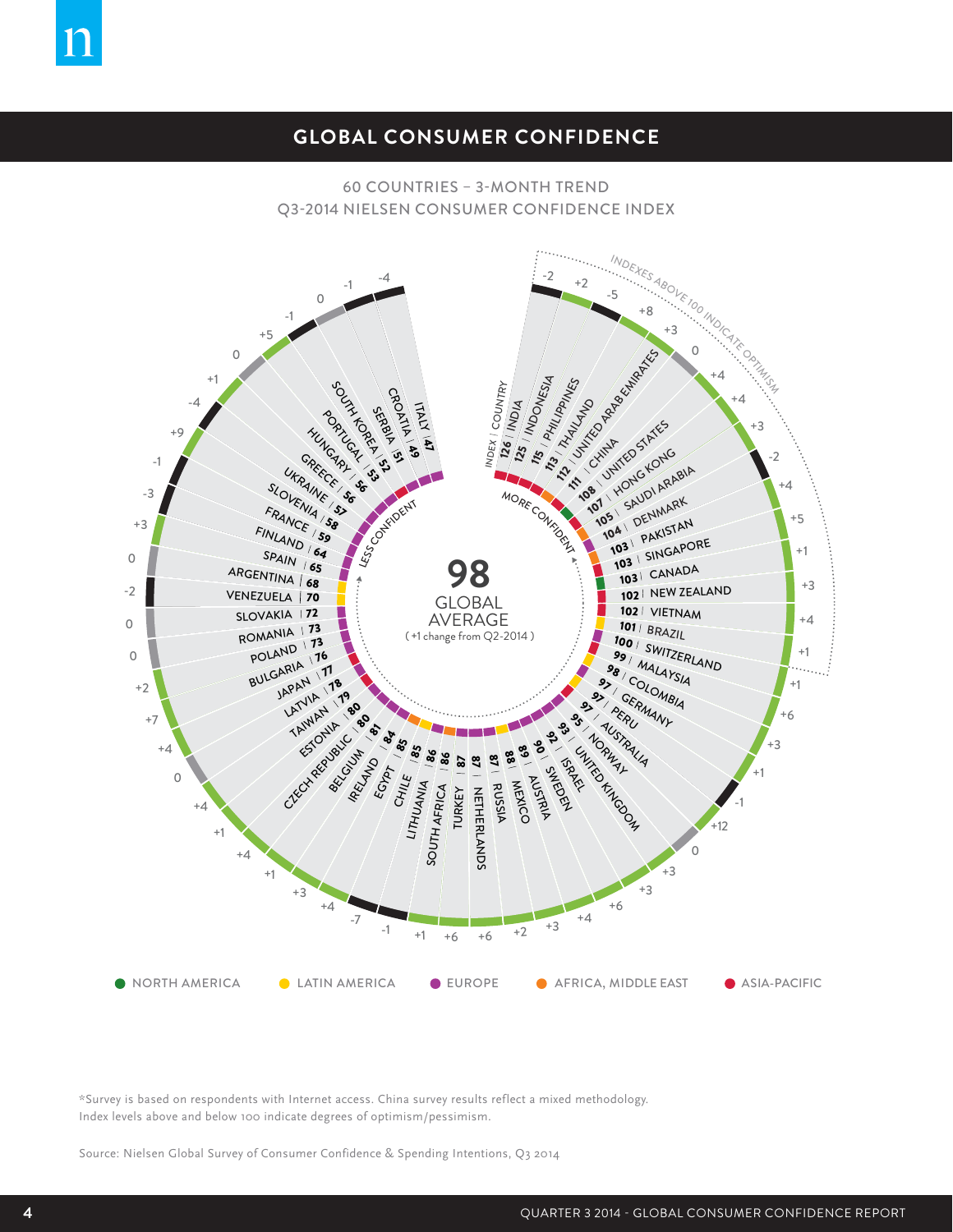## JOB PROSPECTS IMPROVE FASTER THAN PERSONAL FINANCES

Just over half of global respondents (52%) believed the job market would be good or excellent in the next 12 months, a 2 percentage-point increase from the second quarter. This modest increase follows steady but small upticks reported during the past five years since 2009 when employment sentiment dropped to an average annual low of 31% during that year.

While perceptions of personal finances have become more positive since 2009, consumers' overall sentiment about personal finances has not improved as significantly as their sentiment about their employment opportunities. Fifty-seven percent of global respondents rated their personal finances as good or excellent for the upcoming year, compared to the average annual low reported in 2009 of 46%—an 11 percentagepoint increase. By contrast, the sentiment for job prospects increased 21 percentage points over the same time period.

"A longer-term trend has been the divergence between the economic fortunes of the middle class in developed markets and those in emerging markets," said Dr. Keely. "In the U.S. and Western Europe, the middle has been structurally weakened while the low-wage sector has grown. There is also a growing divide between younger and older people, especially within Europe, with the former experiencing high rates of unemployment and underemployment. By contrast, the middle class grew strongly in emerging markets during the previous decade, and while recently that trend has slowed, it can still be expected to continue. Going forward, these disparities within and across countries can be expected to have a large impact on the overall level and patterns in discretionary spending."

North American respondents showed the most dramatic increase in job prospect expectations, as perceptions about employment opportunities rose to 55% in the third quarter—a 9 percentage-point improvement in 12 months (from 46% in Q3 2013). Positive perceptions for local job prospects increased in several other regions in the past 12 months as well: 7 percentage points in Asia-Pacific to 66%, 6 percentage points in the Middle East/Africa to 46% and 5 percentage points in Europe to 31%. Conversely, Latin America was the only region with a decline in job sentiment, dropping 8 percentage points since third quarter 2013 to 34%.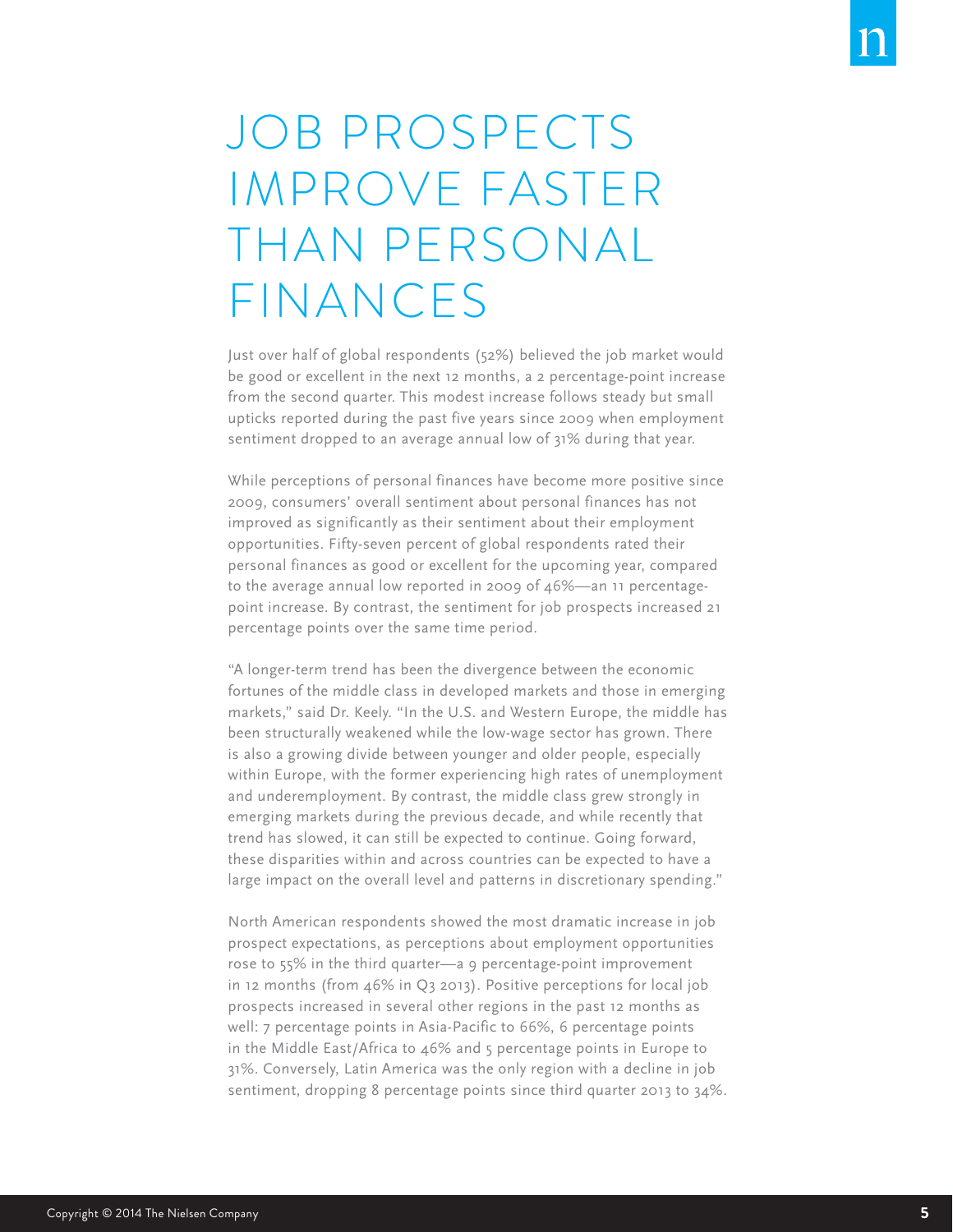North Americans were most confident in the state of their personal finances, as expressed in a rise of 2 percentage points from the previous quarter to 65%, followed by Asia-Pacific (63%), Latin America (61%) and the Middle East/Africa. Europeans were least confident in their personal finances at 38%, a decline of 1 percentage point from the previous quarter.

### **JOB SENTIMENT IS IMPROVING FASTER THAN PERSONAL FINANCES**

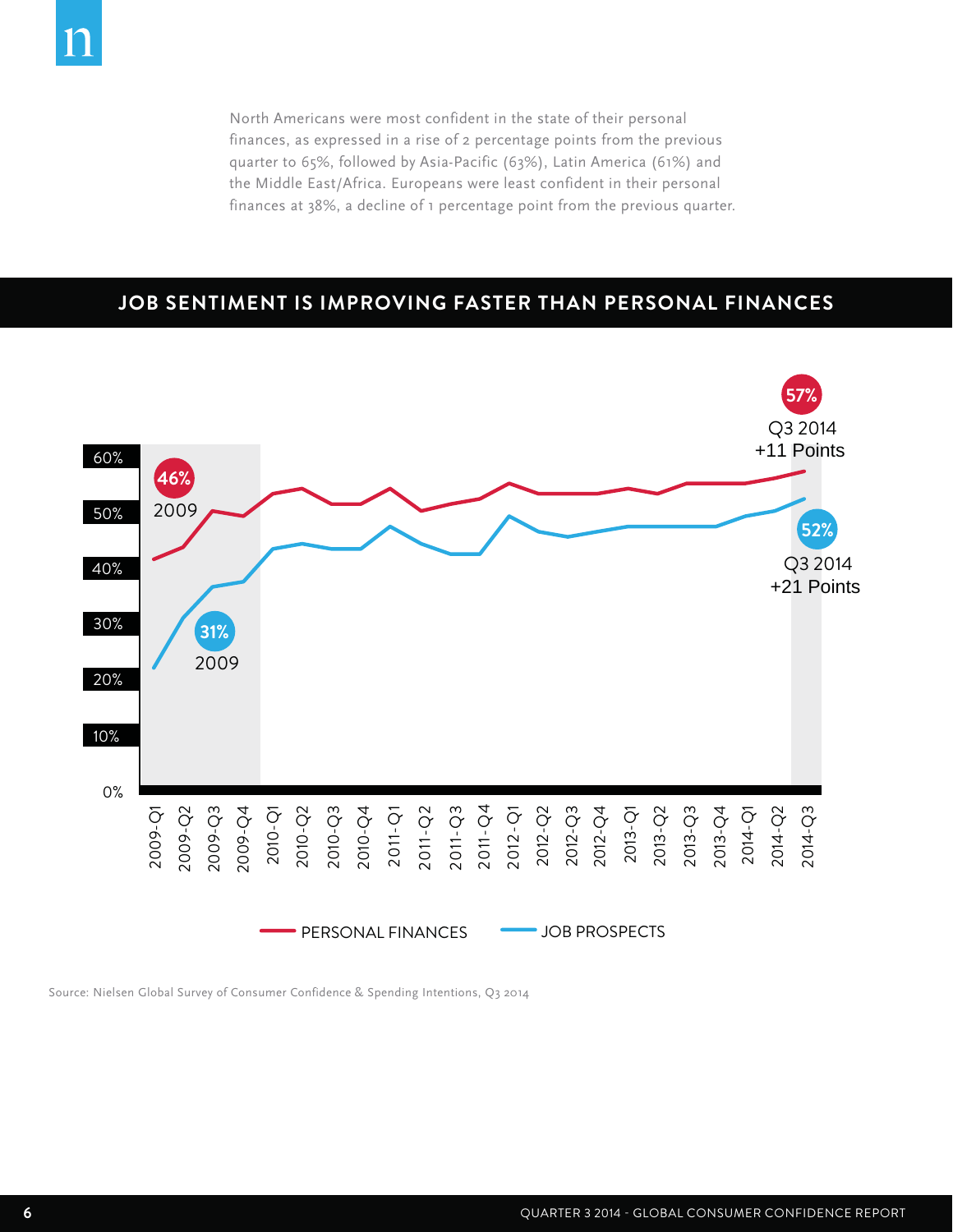

## DISCRETIONARY SPENDING INTENTIONS REMAIN STABLE FOR MOST

Considering that more than half of global respondents (54%) believed their country was in recession in the third quarter, it's understandable that many still maintain cautious-about-spending attitudes.

A recessionary sentiment was strongest in many European countries. More than three quarters of respondents in 12 of 32 European countries felt their country was in recession, with the highest percentages in Italy (96%), Croatia (96%) and Serbia (92%). But those feelings were also pervasive in other regions, too. More than three-quarters of respondents in Venezuela (91%), Argentina (87%), South Korea (87%), Egypt (85%) and Pakistan (77%) also believed their country was in recession in the third quarter.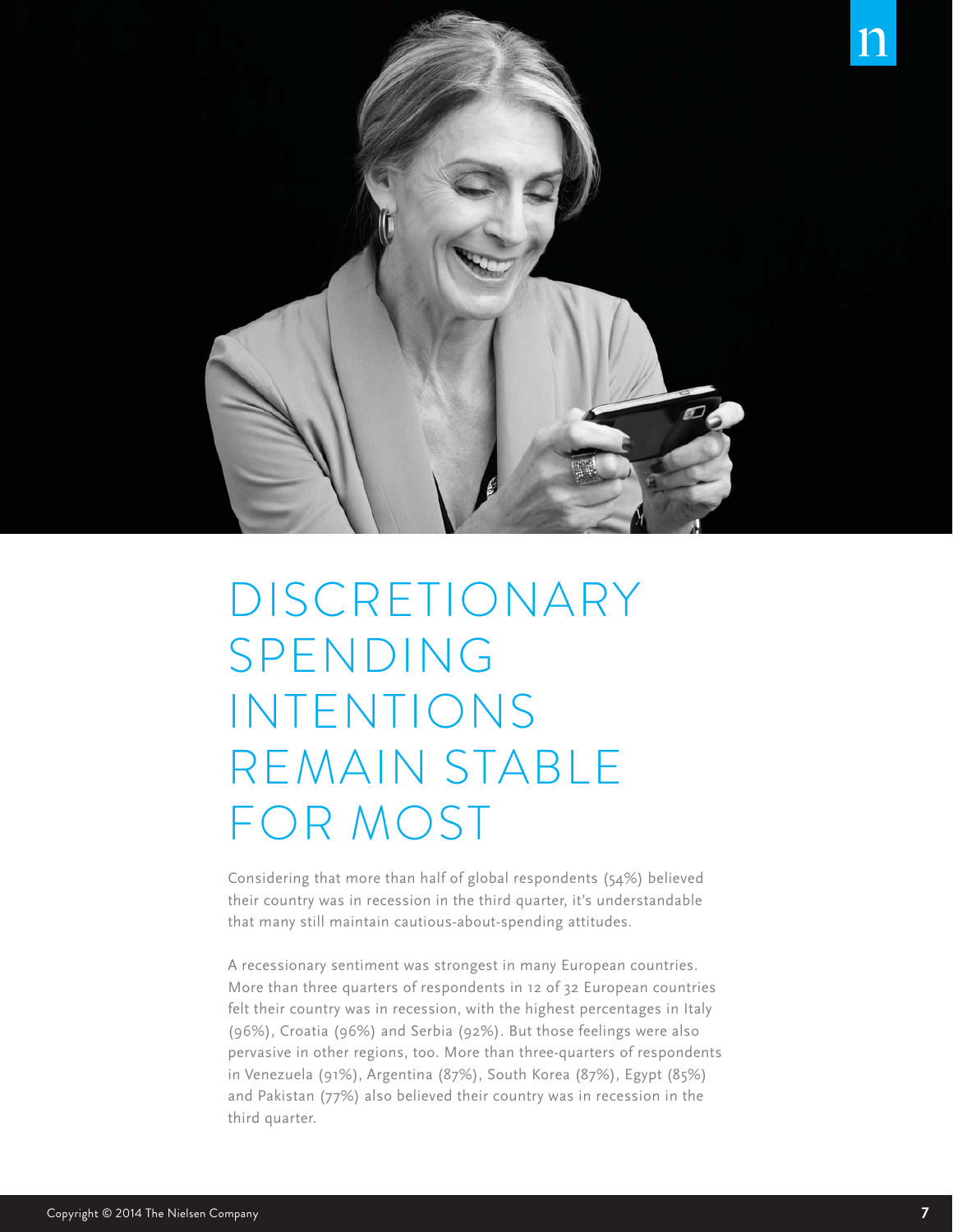Spending perceptions for the next 12 months improved marginally in the third quarter in all regions except Asia-Pacific, which was flat with the second quarter. Spending perceptions increased 2 percentage points in North America—the only region to reach a majority percentage of 51%, the highest level for the region in Nielsen's Consumer Confidence history (since 2005). Perceptions to spend was considerably lower in Asia-Pacific (43%), the Middle East/Africa (38%), Latin America (37%) and in Europe (31%).

As such, global discretionary spending/saving intentions in the third quarter were flat across most categories, with marginal 1 percentagepoint gains for saving spare cash (49%), for saving for retirement (12%) and for spending on holidays/vacations (36%). About one-third plan to spend on new clothes (34%) and out-of-home entertainment (31%) both represent no change from the previous quarter. One-fourth intends to spend on new technology (a decline of 2 percentage points) and pay off debts/credit cards/loans (flat from Q2). About one-fifth expect to spend on home improvements (22%) and invest in stock/mutual funds (20%), a decline of 1 percentage point each from the second quarter.

More than six out of 10 Asia-Pacific respondents (62%) made saving a priority in the third quarter—20 percentage points higher than the percentage of North Americans (42%) and double or almost double the percentages in Latin America (31%), Europe (36%) and the Middle East/ Africa (39%). The desire to pay off debts was highest in North America (35%) and Latin America (32%). Saving for retirement was highest in North America (19%). Spending on home improvements was highest in Europe (23%) and North America (23%). Middle East/Africa showed the highest percentage of those without spare cash (22%).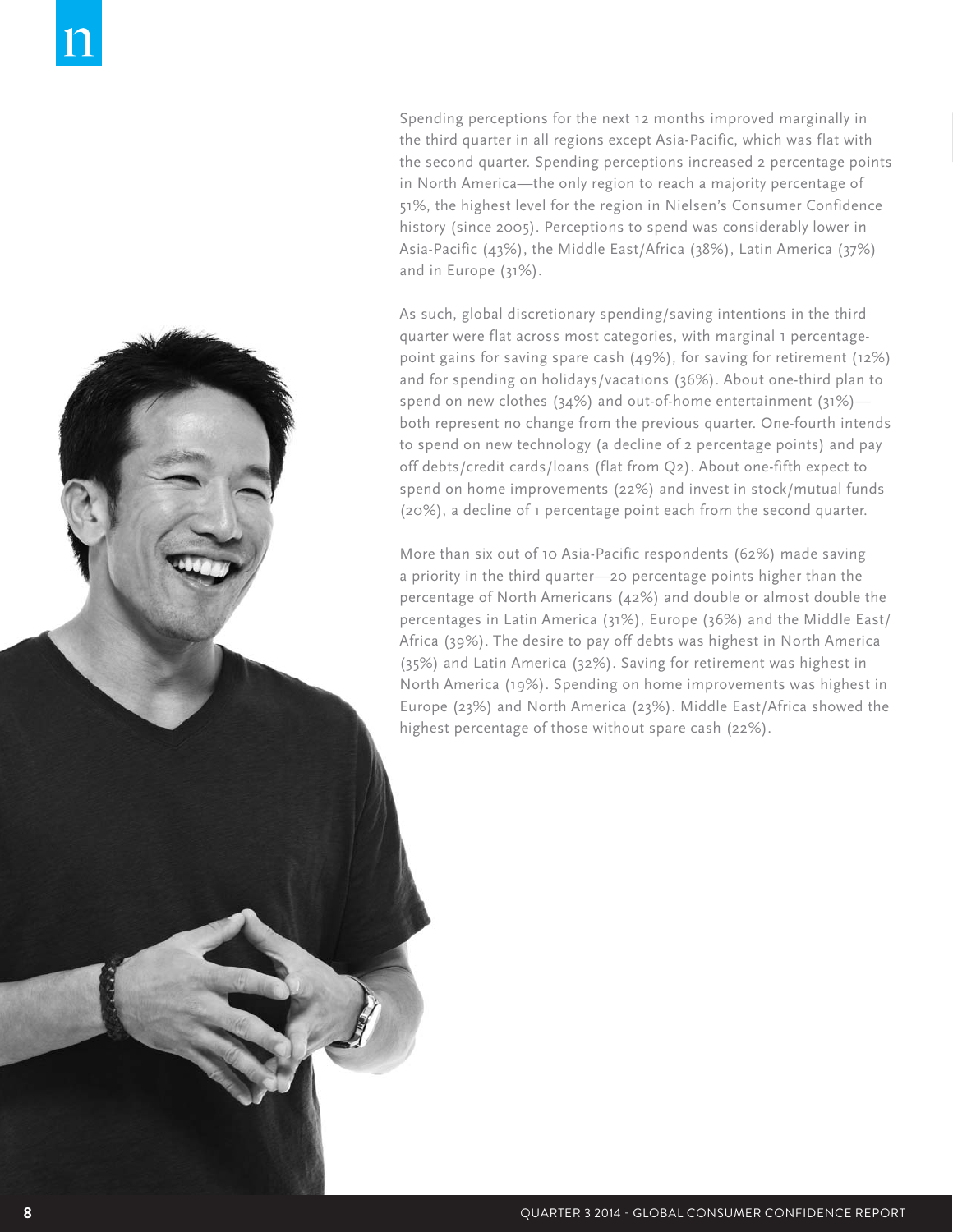### **SPARE CASH SPENDING INTENTIONS REMAIN STABLE FROM Q2**

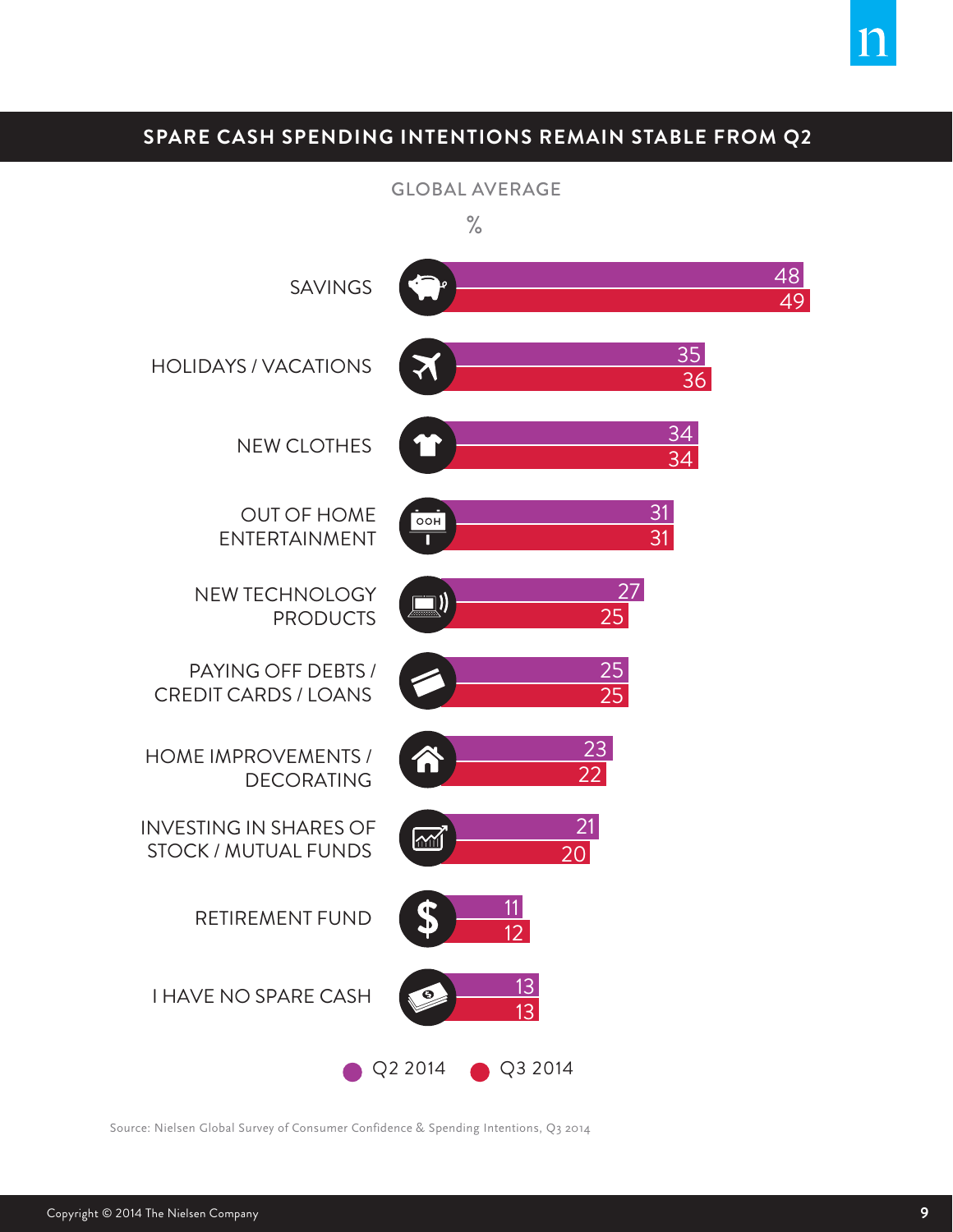## CONCERNS ABOUT THE ECONOMY AND JOB SECURITY DECLINE, AS OTHER CONCERNS INCREASE

The economy remained a top concern for respondents around the world, but sentiment is weakening as worries about other concerns increase.

In North America, 27% of respondents said the economy was their biggest or second-biggest concern for the next six months—down from 34% in the previous quarter. Job security worries increased slightly 1 percentage point to 16% from the second quarter. Other concerns that waned in the third quarter include: debt (16%), food prices (15%) and fuel prices (9%), down 5, 6 and 6 percentage points, respectively. Conversely, fears about terrorism spiked 8 percentage points to 14%, concerns about war rose 5 percentage points to 9% and worries about work/life balance increased 3 percentage points to 12%.

In Asia-Pacific, concerns about health replaced the economy as the biggest or second-biggest concern, climbing 6 percentage points to 30% in the third quarter. Worries about the economy declined 3 percentage points to 27%, and concerns about jobs remained stable at 21%. Work/ life balance worries increased 2 percentage points to 27% from to the second quarter.

In Europe, 21% of respondents said job security was their biggest or second-biggest concern for the next six months, down 3 percentage points from the previous quarter. Worries about the economy also waned, dropping 1 percentage point to 20% in the third quarter. Other declining concerns include: utility bills (19%) and health (17%), down 1 and 2 percentage points, respectively. Conversely, worries about war increased 8 percentage points to 18%, and fears about terrorism rose 4 percentage points to 9% from the second quarter.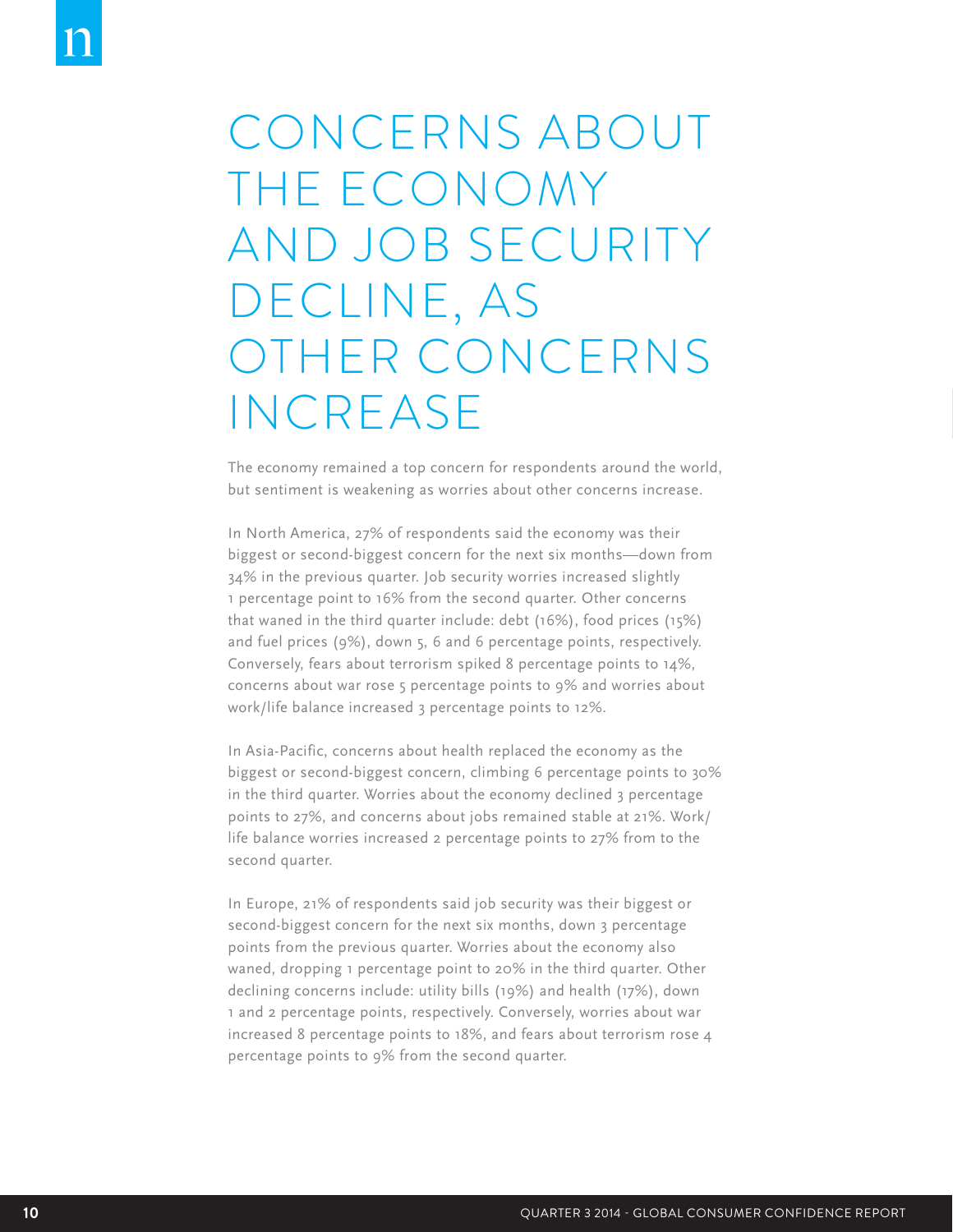Job security was the biggest or second-biggest concern in the Latin America and Middle East/Africa regions for 25% and 29% of respondents, respectively, declines of 1 and 2 percentage points each from the second quarter. Worries about the economy, however, bucked the downward trend reported in the other regions and increased 2 percentage points in both Latin America (to 26%) and the Middle East/Africa (to 22%). Other concerns in Latin America included crime (21%) and health (20%), which each decreased 1 percentage point. Other major concerns in the Middle East/Africa included parents' welfare (18%) and terrorism (14%), which declined 1 and 3 percentage points, respectively.

### **CONCERNS AROUND THE WORLD**

### PERCENTAGE FOR SOME OF THE BIGGEST AND SECOND-BIGGEST CONCERNS AND CHANGE FROM Q2

|                                    | ASIA-<br><b>PACIFIC</b> | <b>EUROPE</b>             | LATIN<br><b>AMERICA</b> | <b>MIDDLE EAST/</b><br><b>AFRICA</b> | <b>NORTH</b><br>AMERICA |
|------------------------------------|-------------------------|---------------------------|-------------------------|--------------------------------------|-------------------------|
| <b>ECONOMY</b>                     | $\frac{1}{27\%}$        | $-20%$                    | 26%                     | $-22%$                               | $-27%$                  |
| <b>JOB</b><br><b>SECURITY</b>      | 21%                     | 21%                       | 25%                     | $-29%$                               | 16%                     |
| <b>HEALTH</b>                      | 30%                     | 17%                       | $-20%$                  | $\equiv$ 12%                         | 16%                     |
| <b>WORK/LIFE</b><br><b>BALANCE</b> | 27%                     | $\blacktriangleright$ 10% | $-17%$                  | $\blacktriangleright$ 12%            | 12%                     |
| <b>WAR</b>                         | 5%                      | 18%                       | 4%                      | 5%                                   | 9%                      |
| <b>TERRORISM</b>                   | 6%                      | 9%                        | 2%                      | 14%                                  | 14%                     |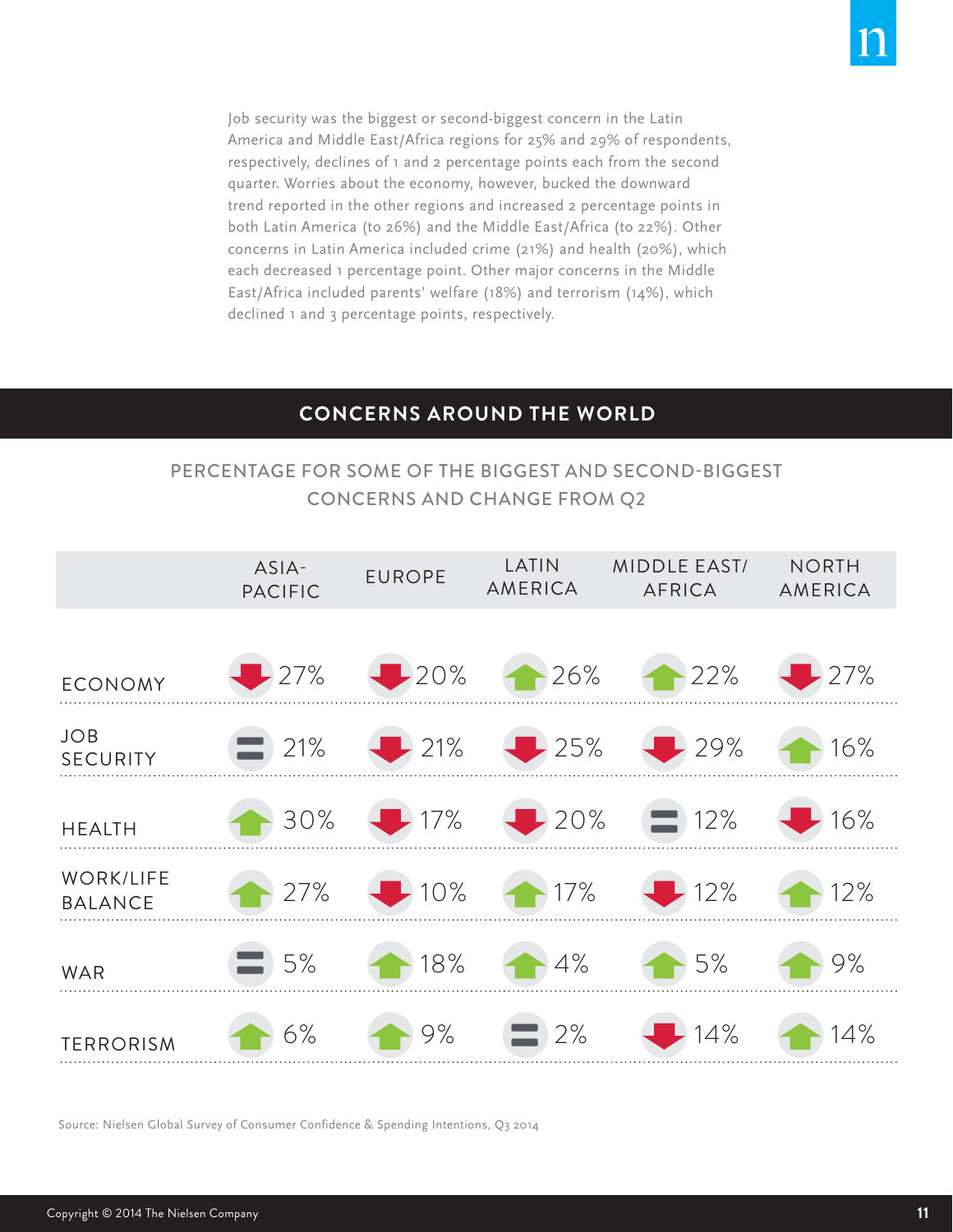### NORTH AMERICAN CONSUMER CONFIDENCE RISES AGAIN

U.S. consumer confidence increased four index points for the second consecutive quarter to reach a score of 108 in the third quarter. The rise continued an upward trend that started in first-quarter 2013, and confidence in the U.S. has increased 15-points since then. Confidence also increased in Canada, rising one point to an index level of 103 from the previous quarter.

In the U.S., all consumer confidence indicators increased in the third quarter, reaching levels not reported since 2007: Job prospect confidence increased 9 percentage points to 55%, personal finance confidence increased 2 percentage points to 66% and the portion of respondents who believe now is a good time to buy increased 2 percentage points to 51% from the second quarter.

"U.S. consumers are now feeling far more confident than in previous years of the recovery due to consistently good job market trends reflected in steady payroll growth and falling unemployment over the course of 2014," said Dr. Keely. "They are also benefiting from lower gasoline prices and a gradually improving housing market. In the coming months, as we start to see more people reentering the workforce and meaningful wage growth, this is likely to translate into broad-based gains in consumer spending."

"The percentage of U.S. consumers who believe they are in a recession declined 3 percentage points in the third quarter to 65%," said James Russo, senior vice president, Global Consumer Insights, Nielsen. "While the decline represents good news, a recessionary mindset still lingers, which is impacting current retail sales that are on a long, slow ride to improvement."

Likewise in Canada, the outlook for jobs increased 6 percentage points to 56%, and spending intentions increased 5 percentage points to 51%. However, perceptions about personal finances trended slightly downward, declining 1 percentage point to 61%.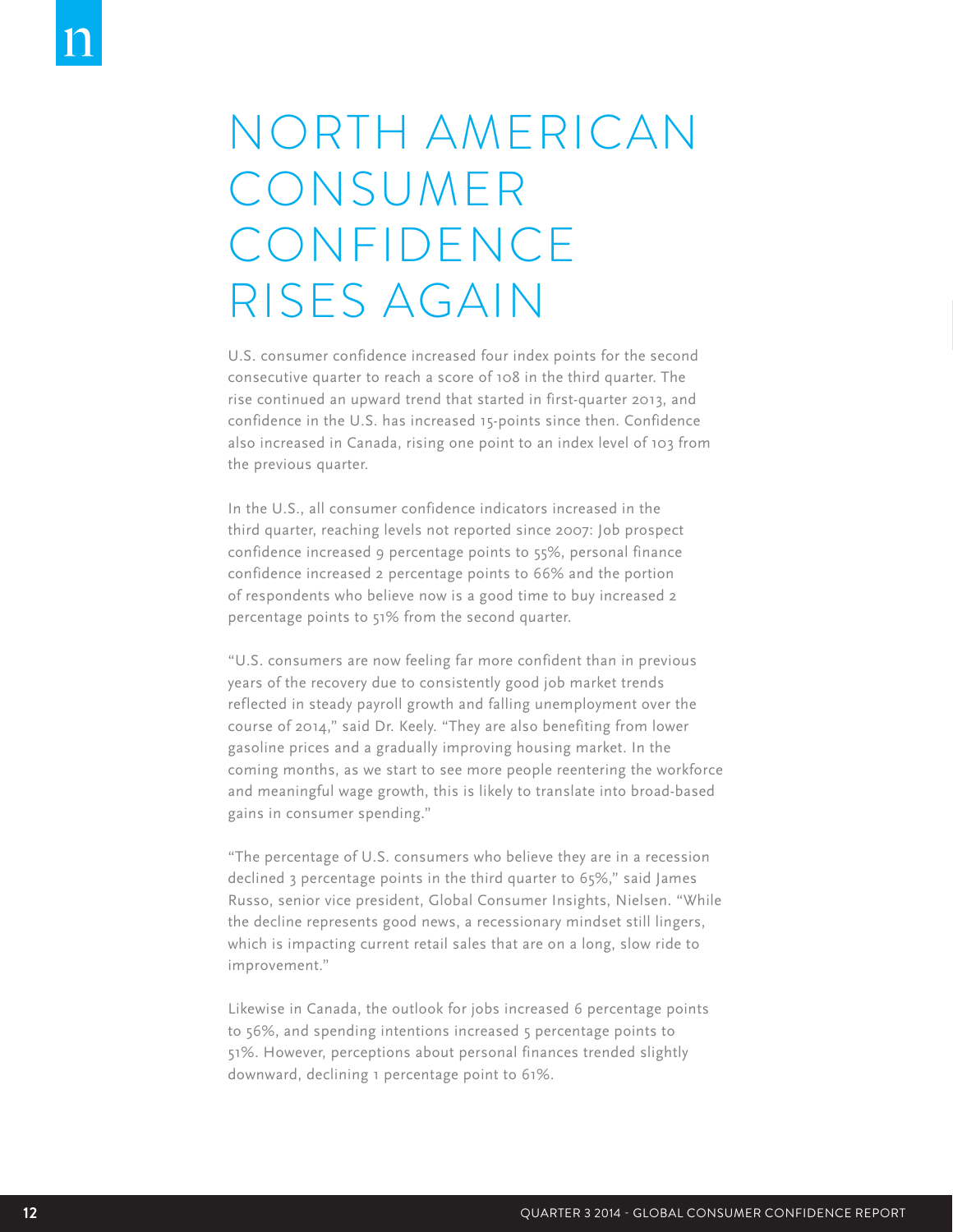In the region, quarter-on-quarter discretionary spending intentions increased marginally for buying new clothes (32%), paying off debts/ credit cards/loans (35%) and putting money into savings accounts (42%), retirement funds (19%) and investments (15%). Discretionary spending intentions were flat for holidays/vacations (31%), out-of-home entertainment (22%) and new technology (21%).

#### **CONSUMER CONFIDENCE INDEX IN NORTH AMERICA**

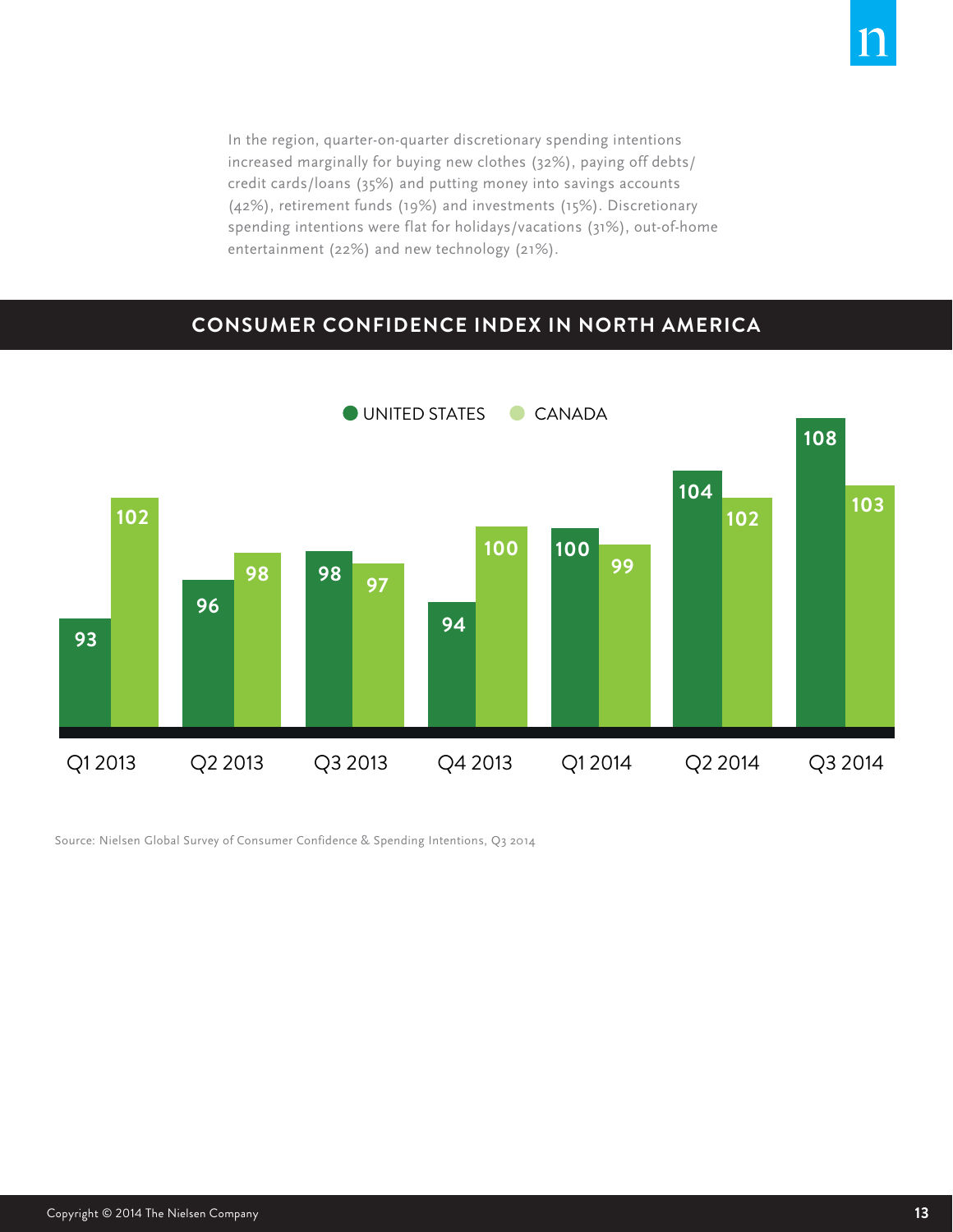## PROGRESS IN EUROPE REMAINS SLOW

Consumer confidence in Europe increased in 59% of markets measured in the third quarter, compared to 72% that increased in the second quarter. Six of 32 markets reported no change. Confidence in Germany, the biggest economy in the region, increased one index point to a score of 97—a continuation of small upticks over the past several quarters to a near-baseline score, which stands in stark contrast to the average index score in the region of 76.

"Compared with most eurozone countries, the German economy has prospered so far," said Ingo Schier, managing director, Nielsen Germany. "Increasing incomes, stable prices and a robust labor market are helping to keep German consumer confidence at a higher level than that of other countries in the region. But the next few months will be critical, as weaker economies have the potential to affect German consumer confidence."

The biggest regional index increases compared to the second quarter came from Slovenia (+9 to 58), Bulgaria (+7 to 76), the Netherlands (+6 to 87), Turkey (+6 to 87) and Sweden (+6 to 90). Other notable confidence improvements included an increase of three points in the U.K. to a score of 93—the third consecutive quarter of rising optimism. Russia's index also increased in four consecutive quarters to a score of 87 in the third quarter. Conversely, confidence in France (59) and Italy (47) both declined, dropping one and four points, respectively, compared to the second quarter.

"In Russia, consumer sentiment is improving and consumption levels for fast-moving consumer goods remain stable, which is a positive sign in today's tense political and economic environment," said Kyriakos Kyriakou, managing director, Nielsen Eastern Europe. "Consumers are not switching to saving strategies on a large scale, and premium brands are holding their positions well. Nevertheless, the balance between spending as usual and cost-cutting is a delicate one, and manufacturers and retailers should be prepared with strategies that offer good 'value for money' deals to consumers."

### CONSUMER CONFIDENCE INDEX INCREASES IN **59%** OF EUROPEAN MARKETS

| INDEX           |              | <b>INCREASE</b>     |
|-----------------|--------------|---------------------|
| POINT<br>CHANGE |              | <b>DECREASE</b>     |
| FROM Q2         | <b>INDEX</b> | $\bigcup$ NO CHANGE |
| 2               | 104          | Denmark             |
| 0               | 100          | Switzerland         |
| $\bullet$       | 97           | Germany             |
| $\bullet$       | 95           | Norway              |
| 0               | 93           | United Kingdom      |
| 0               | 92           | Israel              |
| $\bullet$       | 90 -         | Sweden              |
| 4               | 89           | Austria             |
| 0               | 87 -         | Russia              |
| 6               | 87           | Turkey              |
| $\bullet$       | 87           | Netherlands         |
| $\bullet$       | 86           | Lithuania           |
| 8               | 84           | Ireland             |
| $\bullet$       | 81           | Belgium             |
| $\bullet$       | 80           | Estonia             |
| 4               | 80           | Czech Republic      |
| $\bullet$       | 78           | Latvia              |
| 0               | 76           | <b>Bulgaria</b>     |
| $\bullet$       | 73           | Romania             |
| 0               | 73           | Poland              |
| $\bullet$       | 72           | Slovakia            |
| 8               | 65           | Spain               |
|                 | 64           | Finland             |
| 8<br>0          | 59           | France              |
| 9               | 58           | Slovenia            |
|                 | 57           | Ukraine             |
|                 | 56           | Greece              |
|                 | 56           | Hungary             |
| 0 5 0 1         | 53           | Portugal            |
|                 | 51           | Serbia              |
|                 | 49           | Croatia             |
|                 | 47           | Italy               |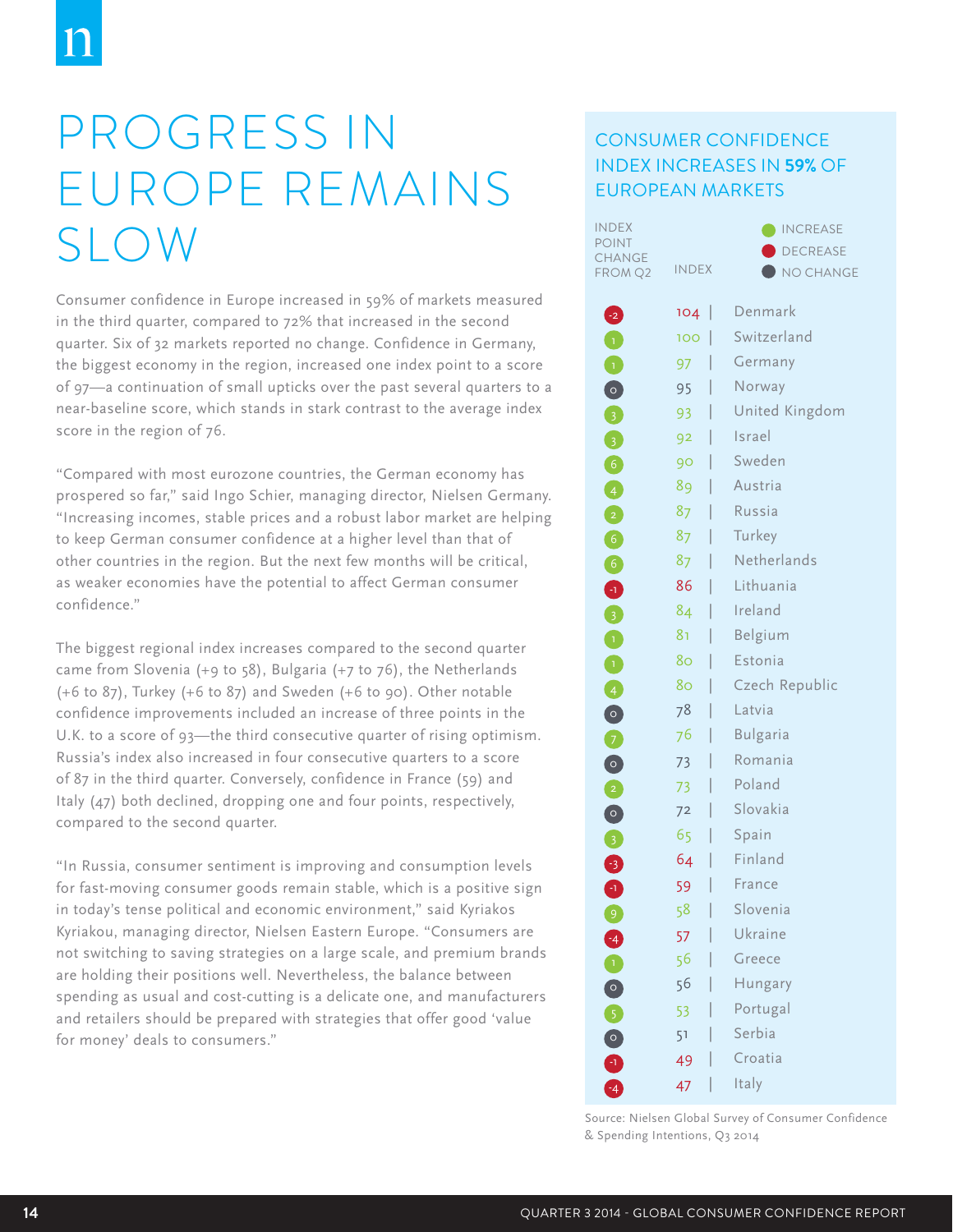is growing at a double-digit rate of 12%."

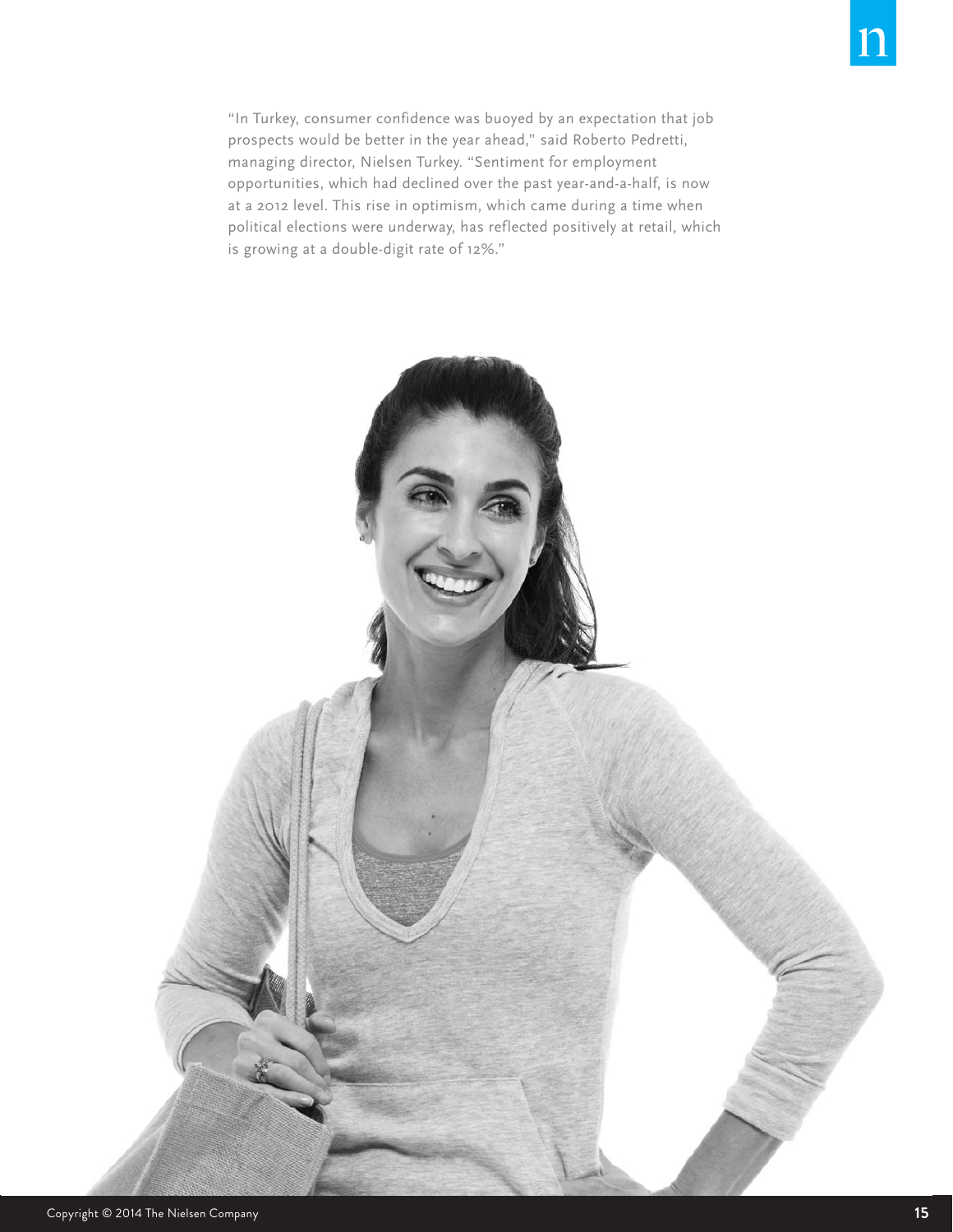## CONFIDENCE IN ASIA-PACIFIC IS ABOVE 100 IN 9 OF 14 COUNTRIES

Consumer confidence in Asia-Pacific increased in 71% of the markets measured, as 10 of 14 countries posted increases, three declined and one was flat, compared to the second quarter. Confidence in India (126) dropped two points, nevertheless, the country still posted the highest index in the region and of the 60 countries measured. China's index held steady at 111 for the fourth consecutive quarter. Nine of 14 countries in the region reported index scores above the baseline of 100.

"In India, overall, the confidence index continues to hold near its previous levels with the euphoria around the recently elected government settling down," said Piyush Mathur, president, Nielsen India Region. "The consumer in India is in the middle of a festival season, and so spending will likely be higher than previous quarters due to gifting and entertaining. Besides traditional offline retailers, e-commerce is gaining traction for the urban affluent shoppers in India and online retailers have been spurring the market with discounts to fuel this movement. The actual impact of this on consumer spending might be more evident towards the end of the year."

"In China, the sustained strong consumer confidence result can be attributed to rising disposable income levels as wage increases and future job prospects exceed low inflation levels by a wide margin," said Patrick Dodd, managing director, Nielsen China. "As their wealth increases, Chinese consumers' spending habits are switching from basic daily necessities to upgraded products and services. Another key driver is the convergence of city-tiers. As consumers in lower-tier cities start to spend like Tier 1 consumers, it is a positive sign for future gains in domestic consumption levels. The key to gaining their share of wallet is through a deep understanding of their subtle and fast-changing needs and by adjusting marketing and sales strategies regionally and locally to ensure this exciting new demand is met with the right supply at the right place and price."

Australia's index (97) returned to consumer confidence levels posted in 2013 with an increase of one point from the same period last year (Q3 2013). Confidence also increased eight points in Thailand (113); six points in Malaysia (99); five points in Singapore (103); four points each in Hong Kong (107), Vietnam (102), Taiwan (79) and Japan (77); and two points in Indonesia (125).

### CONSUMER CONFIDENCE INDEX INCREASES IN 71% OF ASIA-PACIFIC MARKETS

| <b>INDEX</b><br><b>POINT</b><br><b>CHANGE</b><br>FROM Q2 | INDEX | <b>NCREASE</b><br>DECREASE<br>NO CHANGE |
|----------------------------------------------------------|-------|-----------------------------------------|
| $-2$                                                     | 126   | India                                   |
| $\boxed{2}$                                              | 125   | Indonesia                               |
| ❺                                                        | 115   | Philippines                             |
| $\begin{bmatrix} 8 \end{bmatrix}$                        | 113   | Thailand                                |
| $\bullet$                                                | 111   | China                                   |
| $\left( 4\right)$                                        | 107   | Hong Kong                               |
| 5                                                        | 103   | Singapore                               |
| 3                                                        | 102   | New Zealand                             |
| $\left(4\right)$                                         | 102   | Vietnam                                 |
| $\boxed{6}$                                              | 99    | Malaysia                                |
| $\left(12\right)$                                        | 97    | Australia                               |
| $\overline{4}$                                           | 79    | Taiwan                                  |
| $\boxed{4}$                                              | 77    | Japan                                   |
| 0                                                        | 52    | South Korea                             |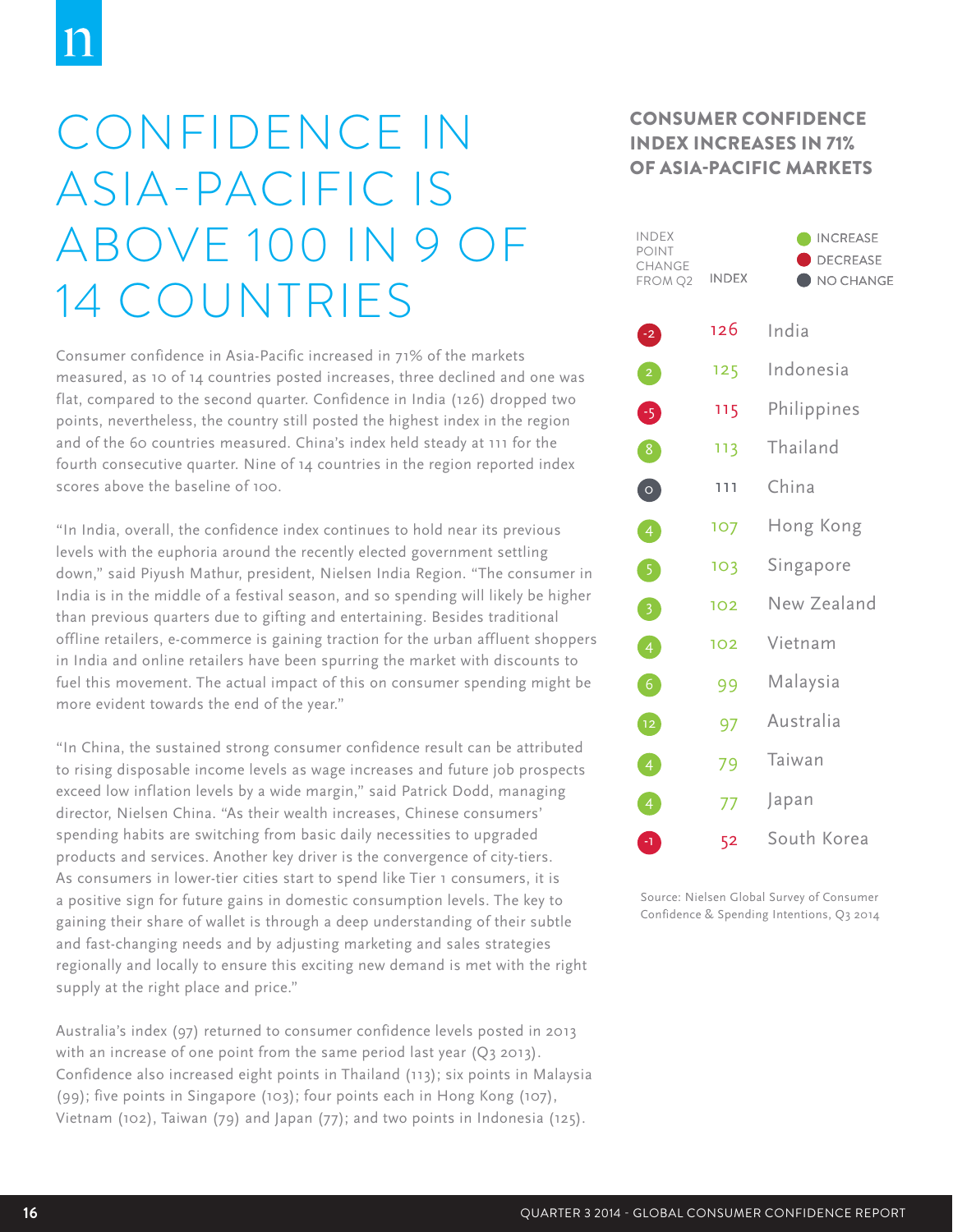

The Philippines (115) was the only Southeast Asian country in which confidence declined, decreasing five points from the second quarter. South Korea had the lowest index in the region at 52, representing a one-point decline from the second quarter.

"Australia's consumer confidence score is a return to moderate levels of negativity and a result more in line with global confidence trends," said Chris Percy, managing director, Nielsen Pacific. "As sentiment rises, we are also seeing growth in consumers' willingness to spend. Almost half (48%) of Australians said they believe the next 12 months will be a good time to purchase the things they want and need (up 3 points from the prior year). This rise in purchase intent is great news for retailers as we enter the Christmas spending-spree season."

"In Japan, consumer confidence recovered moderately in the third quarter as the employment environment improved slightly," said Toshihiro Fukutoku, managing director, Nielsen Japan. "Another positive sign was a rise in the Nikkei Stock Average, which increased 9.1% between April and September. Amid the current environment of wage erosion, inflation and export decline, however, personal consumption may decrease, so we are monitoring closely."

"In Thailand, despite higher confidence, the consumer spending pattern remains restrained," said Suresh Ramalingam, managing director, Nielsen Thailand. "In fact, while the outlook for jobs and personal finance perceptions has improved in the third quarter, fewer consumers believe it is a good time to spend. As such, consumers are saving more and cutting down on out-of-home entertainment and new clothes expenses."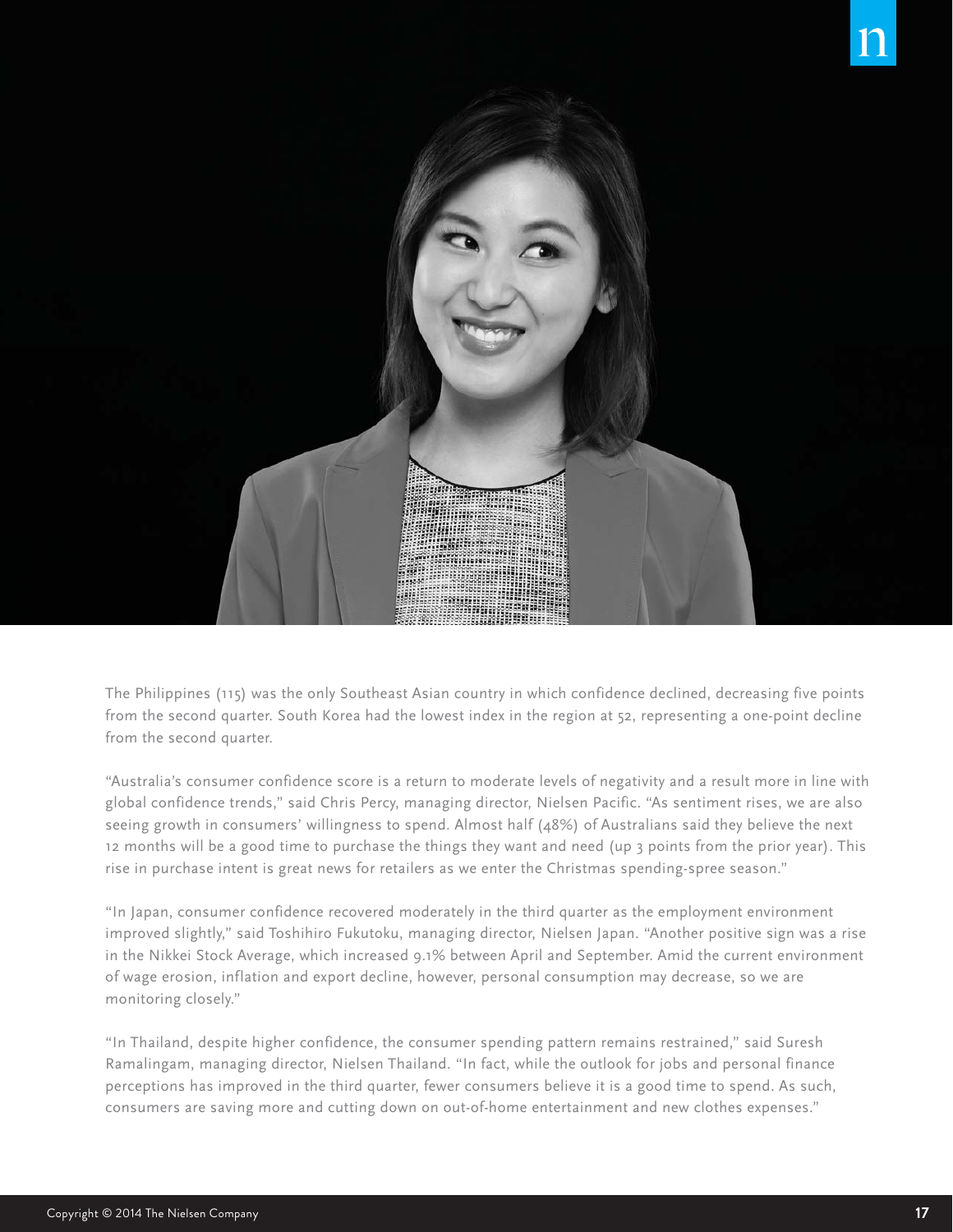## CONFIDENCE IN LATIN AMERICA EDGES UP ONE POINT

Confidence in the Latin America region increased one index point to a score of 91 in the third quarter, as index scores increased in three of the seven countries measured. Confidence in Brazil increased one point to 101—the highest score in the region. Mexico (88) and Colombia (98) increased three points each from the second quarter. Conversely, consumer confidence declined in Chile (85), down seven points; Venezuela (70), down two points; and Peru (97), down one point in the third quarter.

"In Brazil, consumer confidence increased one point in the third quarter, but increasing inflation and growing interest rates continue in the country," said Luis Arjona, cluster leader, Nielsen Brazil. "While consumer confidence is just above the optimism baseline of 100, it is still below last year's performance, which averaged an index of 109. The still undefined outcome of the presidential elections likely adds to future uncertainty, which may affect consumer confidence in the short term."

"The Mexican economy, the second-largest in Latin America, is in a moderate recovery phase after the first half of 2014," said Germán Gutiérrez, cluster leader for Nielsen Mexico and Central America. "The Economic Activity Indicator (IGAE) reported a real cumulative increase of 1.87% in the first seven months of this year, and the number of workers receiving Mexican Social Security (IMSS) rose 3.7% in August 2014, compared with the prior year. The manufacturing sector also improved in July 2014, rising 5.95% annually. These positive trends bode well for moderate increases in Mexican household consumption for fastmoving consumer goods during the last quarter of 2014."

Discretionary spending intentions in the region showed marginal quarterly increases of 3 percentage points for out-of-home entertainment (32%) and new clothes (29%); and 2 percentage points for holidays/ vacations (22%), new technology products (20%) and home improvements (20%). Paying off debts/credit cards/loans was the priority among one-third of respondents (32%), a quarterly decline of 2 percentage points.

### CONSUMER CONFIDENCE INDEX IN LATIN AMERICA

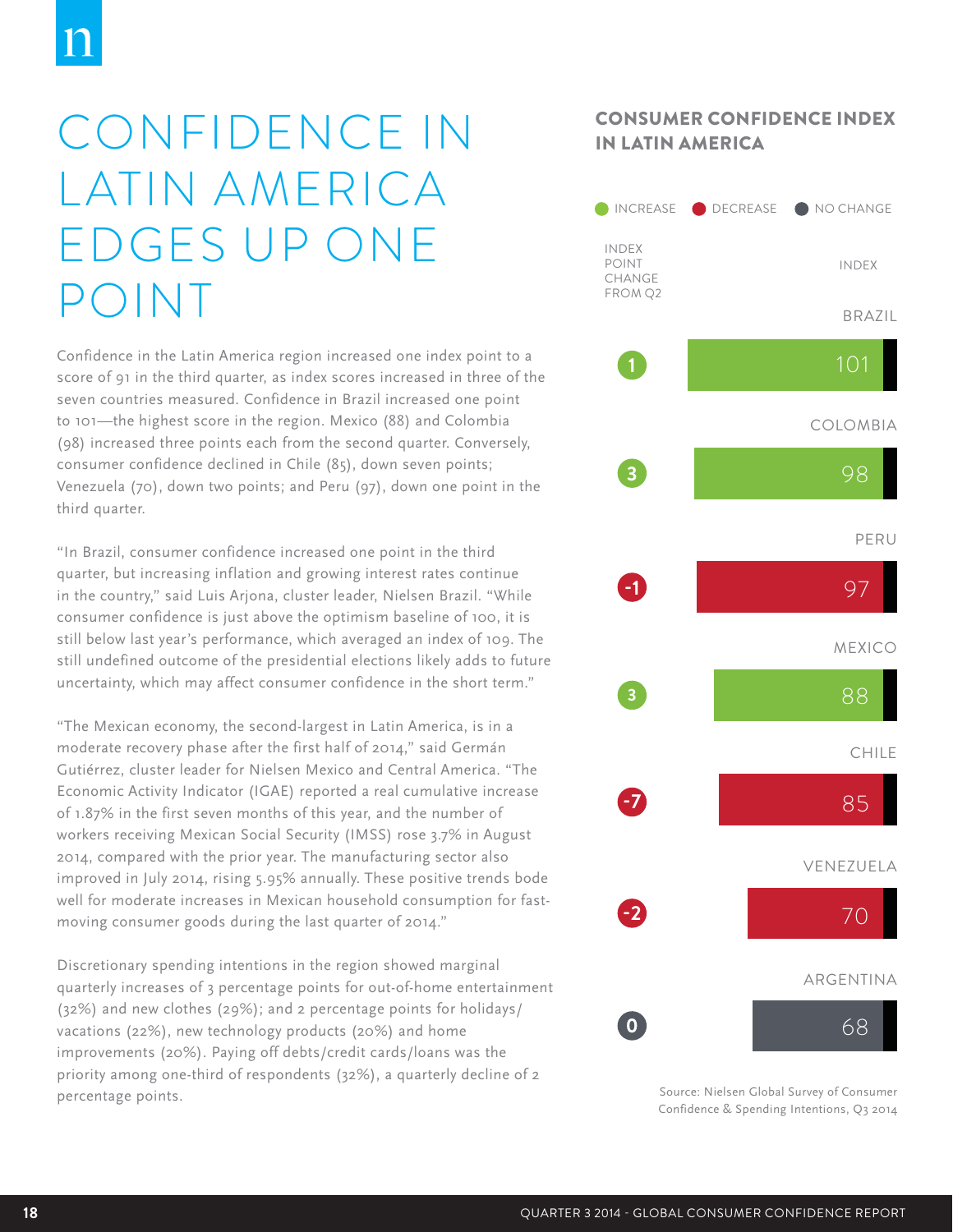## CONSUMER CONFIDENCE INCREASES IN THE MIDDLE EAST/ AFRICA REGION

Consumer confidence increased in all five countries measured in the Middle East/Africa region in the third quarter. At 112, the United Arab Emirates had the highest index in the region, an increase of three points from the second quarter. Confidence increased thee points in Saudi Arabia to 105, four points in Pakistan to 103, four points in Egypt to 85 and one point in South Africa to 86.

"Consumers in the United Arab Emirates continue to be bullish about future economic prospects," said Arslan Ashraf, managing director, Nielsen. "Despite the fact that rising rents are driving inflation north and consumers are mitigating risk via savings, they are still upbeat about future job prospects."

"In Saudi Arabia, consumer confidence is steadily heading toward a score of 112, which was last reached in 2012 before a drive to legalize the expat workforce," said Ashraf. "The economy is gradually recovering from the challenges posed by the legalization drive for most of 2013 and the beginning of 2014. However, while confidence is expected to be bullish in the coming days, declining oil prices might pose risks."

Regionally, quarter-on-quarter discretionary spending intentions increased 3 percentage points in the third quarter for plans to save (39%) and 1 percentage point each for investing (10%) and spending on holidays/vacations (18%). A slight pullback of 1 percentage point each was reported for spending on out-of-home entertainment (19%) and new technology products (18%). Twenty-two percent of Middle East/Africa respondents said they had no spare cash, a decline of 3 percentage points from the second quarter and the highest percentage of any region.

### CONSUMER CONFIDENCE INDEX INCREASES IN ALL MIDDLE EAST/AFRICA MARKETS

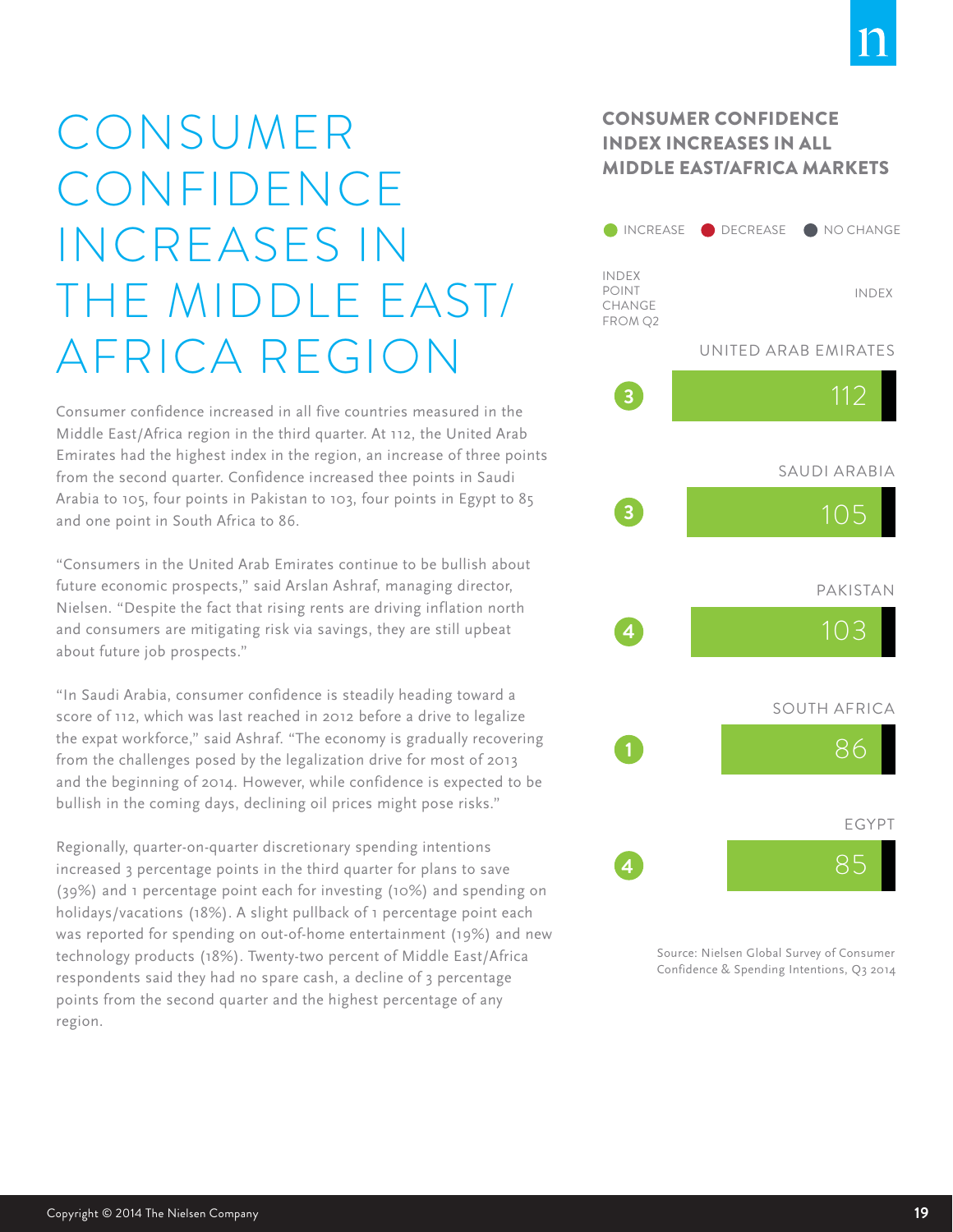## CONFIDENCE RISES IN SUB-SAHARAN AFRICA

Consumer confidence increased two index points in Nigeria in the third quarter to a score of 123—the highest score of the three countries measured in Nielsen's mobile survey for Sub-Saharan Africa. Confidence declined six points each in Kenya (105) and Ghana (97) from the second quarter.

The three countries were added to Nielsen's measurement of consumer confidence in the first quarter of 2014 using a mobile survey methodology, which differs from the online methodology used to report consumer confidence and spending intentions for the other 60 countries outlined in this report. As such, the three sub-Saharan African markets are not included in the global or Middle East/Africa averages discussed throughout this report.

The perceived outlook for job prospects increased 5 percentage points in Nigeria (58%), but declined 4 percentage points in Kenya (50%) and 1 percentage point in Ghana (42%). Seventy-seven percent of Nigerian respondents were confident about their personal finances, but only just over half (52%) believed now was a good time to spend. In Kenya, 63% of respondents believed money matters were good or excellent, and 36% were confident in their current spending capacity—a decline of 6 percentage points from the second quarter. Likewise, 68% of respondents in Ghana were optimistic about their finances, and 30% of respondents were confident about spending.

The majority of respondents in the three countries (69% in Ghana, 64% in Nigeria and 62% in Kenya) did not have spare cash, a level that increased in each country from the second quarter. Among those who did have discretionary funds, saving was a priority for 84% in Ghana, 83% in Kenya and 83% in Nigeria, followed by spending on home improvement projects (77% in Kenya, 72% in Nigeria and 69% in Ghana).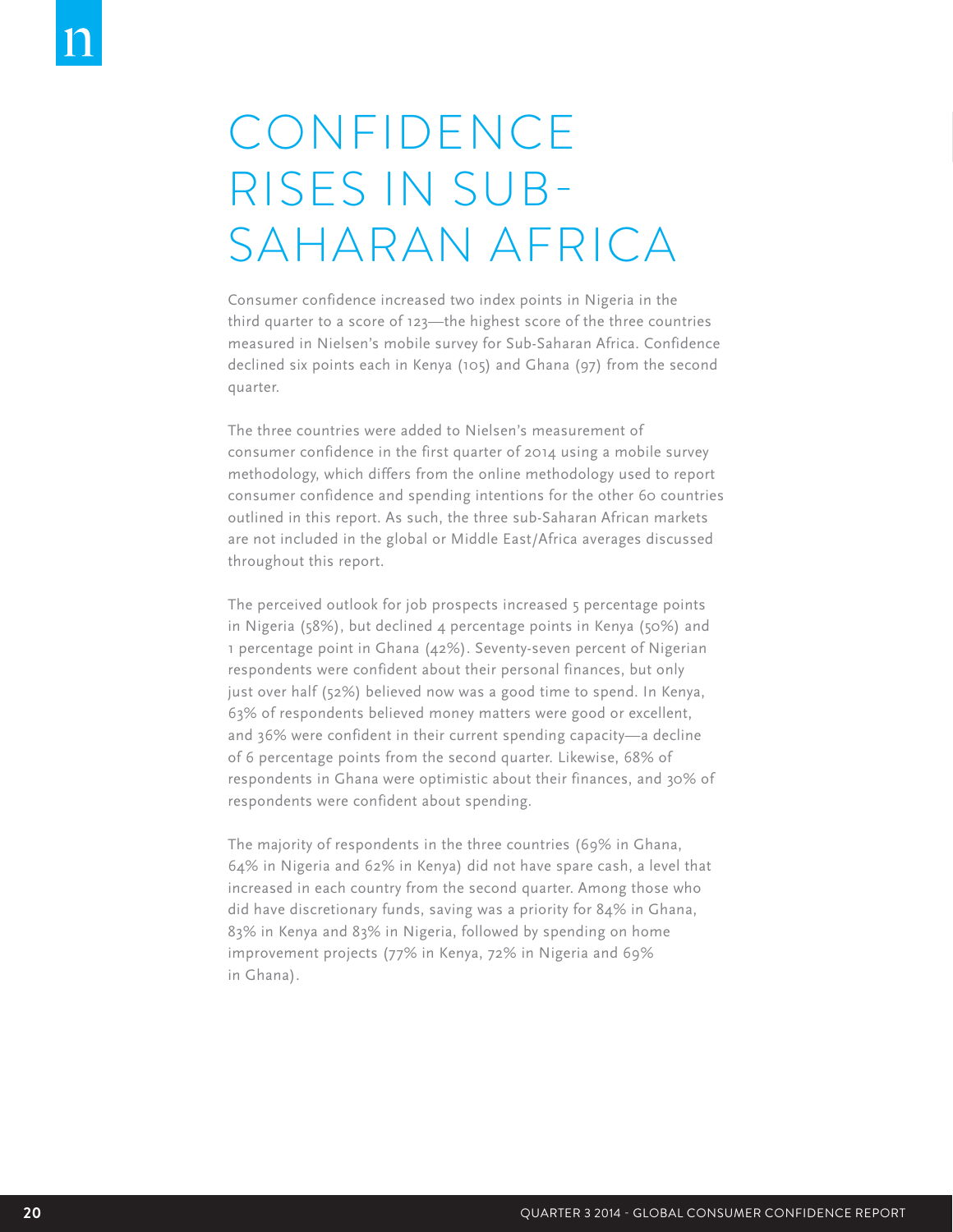### **SPARE CASH SPENDING INTENTIONS IN SUB-SAHARAN AFRICA**

#### PERCENT PLANNING TO SPEND DISCRETIONARY INCOME ON THE FOLLOWING CATEGORIES



Source: Nielsen Global Survey of Consumer Confidence & Spending Intentions, Q3 2014 Based on Mobile Survey Methodology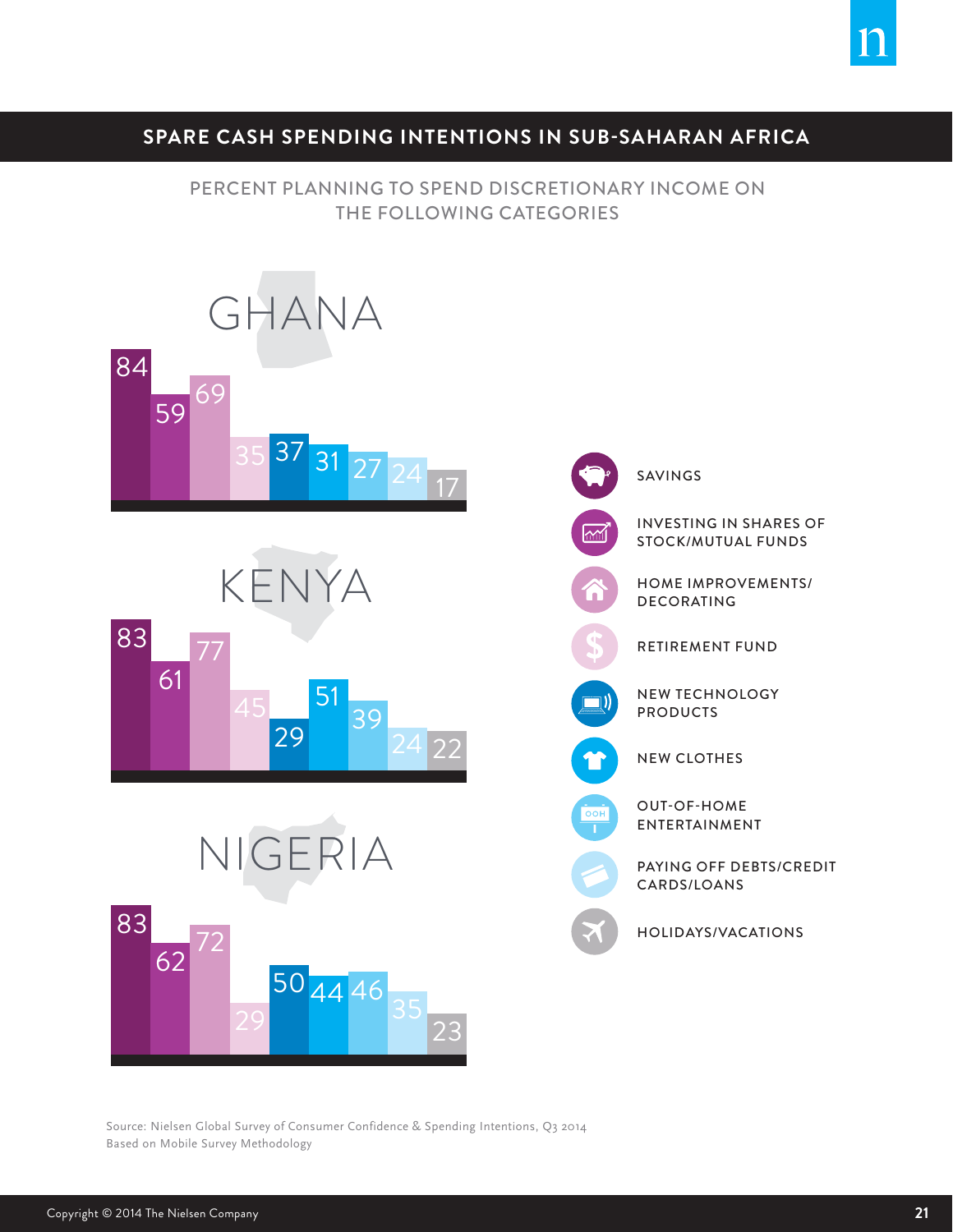### COUNTRIES IN THE STUDY

#### **ASIA-PACIFIC**

| MARKET      | <b>INTERNET</b><br><b>PENETRATION</b> |
|-------------|---------------------------------------|
| Australia   | 87%                                   |
| China       | 46%                                   |
| Hong Kong   | 75%                                   |
| India       | 16%                                   |
| Indonesia   | 22%                                   |
| Japan       | 86%                                   |
| Malaysia    | 67%                                   |
| New Zealand | 87%                                   |
| Philippines | 41%                                   |
| Singapore   | 73%                                   |
| South Korea | 85%                                   |
| Taiwan      | 80%                                   |
| Thailand    | 30%                                   |
| Vietnam     | 44%                                   |

#### **EUROPE**

| MARKFT         | <b>INTERNET</b><br>PENETRATION |
|----------------|--------------------------------|
| Austria        | 81%                            |
| Belgium        | 82%                            |
| Bulgaria       | 53%                            |
| Croatia        | 71%                            |
| Czech Republic | 74%                            |
| Denmark        | 95%                            |
| Estonia        | 8റ%                            |

| <b>MARKET</b>  | <b>INTERNET</b><br>PENETRATION |
|----------------|--------------------------------|
| Finland        | 92%                            |
| France         | 83%                            |
| Germany        | 86%                            |
| Greece         | 60%                            |
| Hungary        | 73%                            |
| Ireland        | 78%                            |
| Israel         | 71%                            |
| Italy          | 59%                            |
| Latvia         | 75%                            |
| Lithuania      | 69%                            |
| Netherlands    | 94%                            |
| Norway         | 95%                            |
| Poland         | 65%                            |
| Portugal       | 62%                            |
| Romania        | 50%                            |
| Russia         | 61%                            |
| Serbia         | 57%                            |
| Slovakia       | 79%                            |
| Slovenia       | 73%                            |
| Spain          | 75%                            |
| Sweden         | 95%                            |
| Switzerland    | 87%                            |
| Turkey         | 46%                            |
| United Kingdom | 90%                            |
| Ukraine        | 42%                            |

#### **EUROPE LATIN AMERICA**

| INTERNET<br>PENETRATION | <b>MARKET</b> | <b>INTERNET</b><br>PENETRATION |
|-------------------------|---------------|--------------------------------|
| 92%                     | Argentina     | 75%                            |
| 83%                     | Brazil        | 54%                            |
| 86%                     | Chile         | 67%                            |
| 60%                     | Colombia      | 62%                            |
| 73%                     | Mexico        | 44%                            |
| 78%                     | Peru          | 39%                            |
| 71%                     | Venezuela     | 45%                            |

#### **MIDDLE EAST / AFRICA**

| MARKFT                         | <b>INTERNET</b><br>PENFTRATION |
|--------------------------------|--------------------------------|
| Egypt                          | 50%                            |
| Pakistan                       | 15%                            |
| Saudi Arabia                   | 61%                            |
| South Africa                   | 49%                            |
| United Arab<br><b>Emirates</b> | 88%                            |

#### **NORTH AMERICA**

| <b>MARKFT</b> | INTFRNFT<br>PENFTRATION |  |
|---------------|-------------------------|--|
| Canada        | 91%                     |  |
| United States | 81%                     |  |

Source: Internet World Stats, December 31, 2013

#### **SUB-SAHARAN AFRICA**

| MARKFT  | <b>MOBILE PENFTRATION*</b> |
|---------|----------------------------|
| Ghana   | 99%                        |
| Kenya   | 68%                        |
| Nigeria | 64%                        |

\*Based on mobile handsets divided by population Source: CIA World Factbook, 2012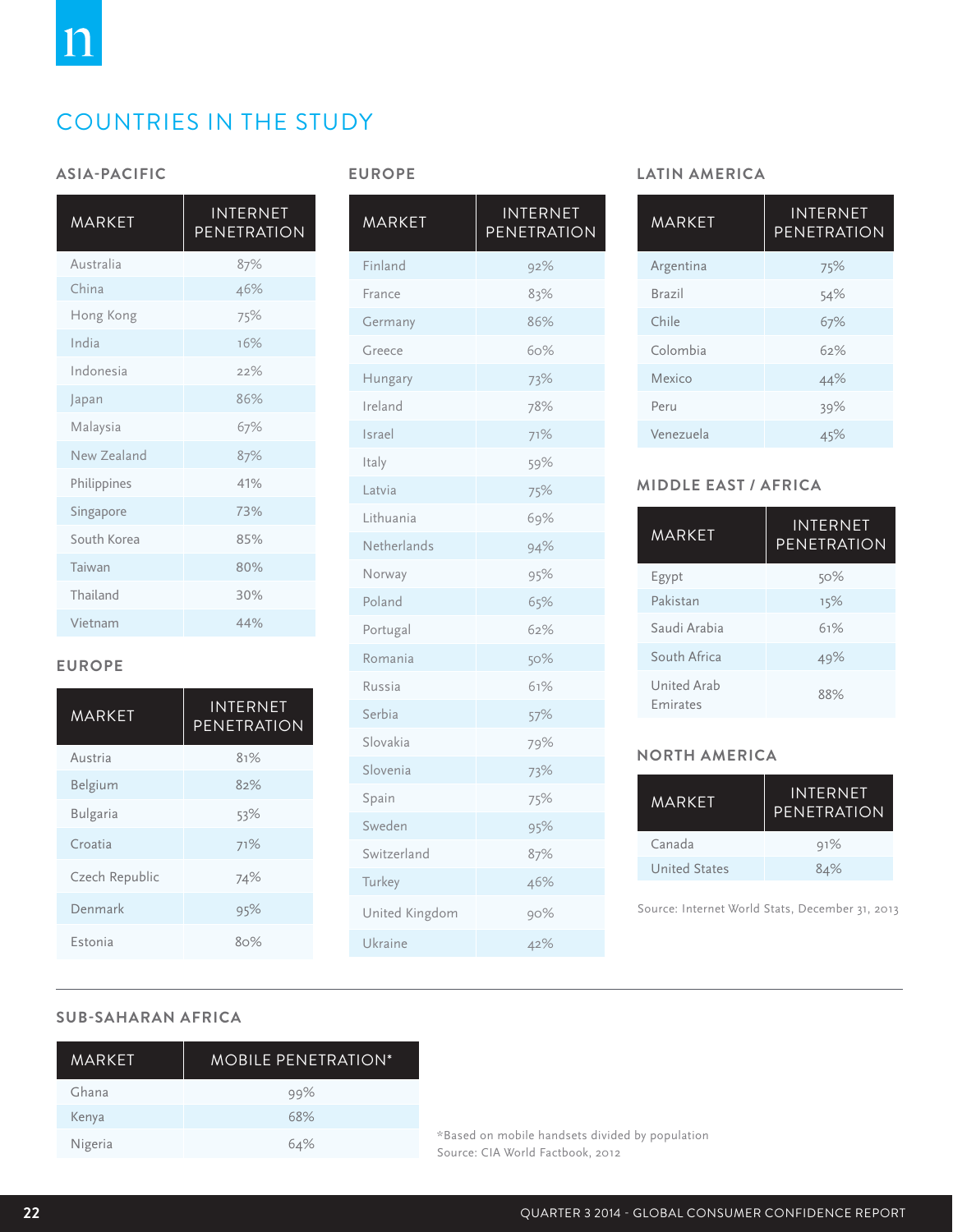### ABOUT THE NIELSEN GLOBAL SURVEY

The Nielsen Global Survey of Consumer Confidence and Spending Intentions was conducted Aug. 13–Sept. 5, 2014 and polled more than 30,000 online consumers in 60 countries throughout Asia-Pacific, Europe, Latin America, the Middle East/Africa and North America. The sample has quotas based on age and sex for each country based on its Internet users and is weighted to be representative of Internet consumers. It has a margin of error of ±0.6%. This Nielsen survey is based only on the behavior of respondents with online access. Internet penetration rates vary by country. Nielsen uses a minimum reporting standard of 60% Internet penetration or an online population of 10 million for survey inclusion. The China Consumer Confidence Index is compiled from a separate mixed methodology survey among 3,500 respondents in China. The sub-Saharan African countries in this study are compiled from a separate mobile methodology survey among 1,600 respondents in Ghana, Kenya and Nigeria. The Nielsen Global Survey, which includes the Global Consumer Confidence Index, was established in 2005.

### ABOUT NIELSEN

Nielsen Holdings N.V. (NYSE: NLSN) is a global information and measurement company with leading market positions in marketing and consumer information, television and other media measurement, online intelligence and mobile measurement. Nielsen has a presence in approximately 100 countries, with headquarters in New York, USA and Diemen, the Netherlands.

For more information, visit www.nielsen.com.

Copyright © 2014 The Nielsen Company. All rights reserved. Nielsen and the Nielsen logo are trademarks or registered trademarks of CZT/ACN Trademarks, L.L.C. Other product and service names are trademarks or registered trademarks of their respective companies. 14/8221

nielsen AN UNCOMMON SENSE OF THE CONSUMER<sup>TM</sup>